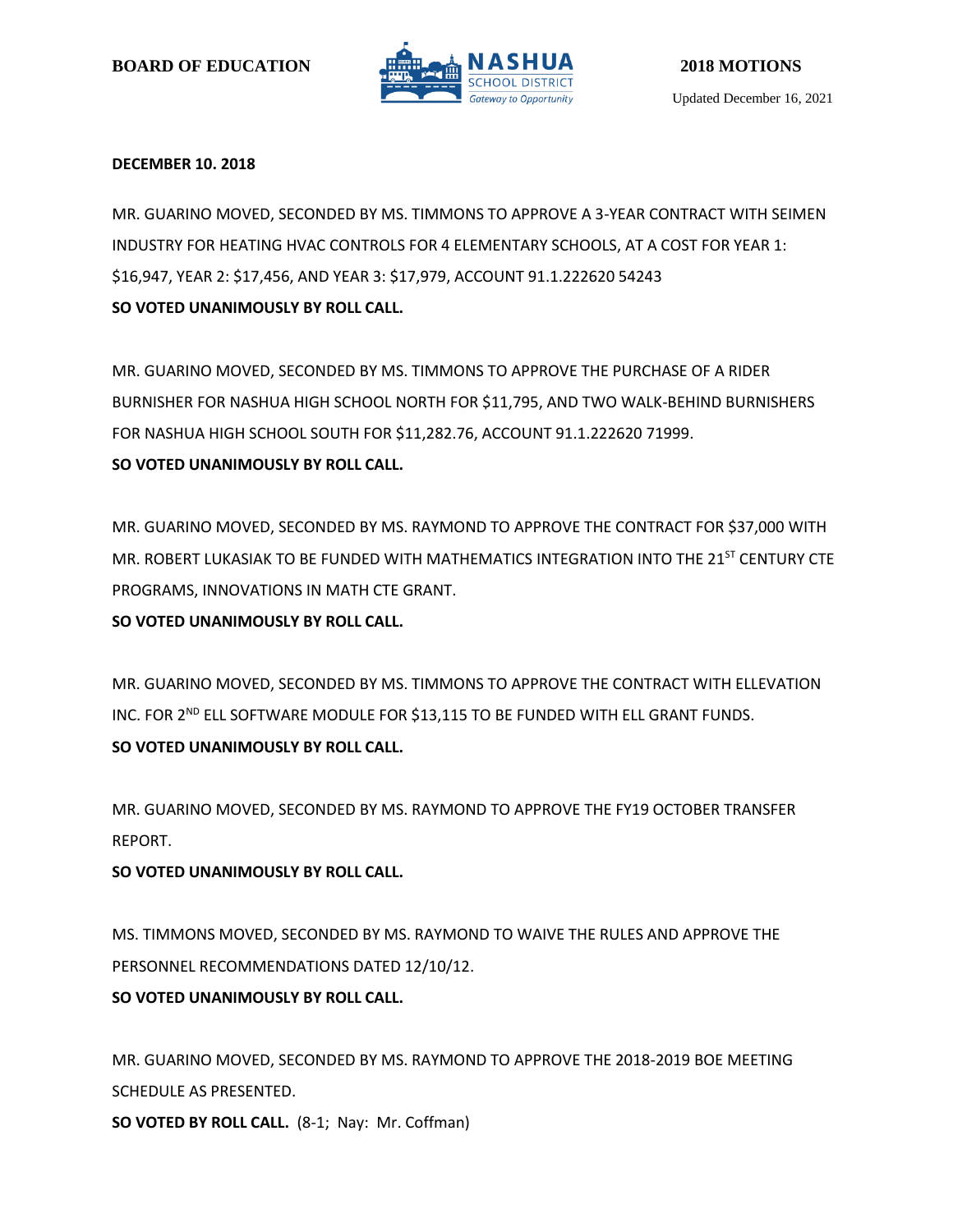#### **NOVEMBER 13, 2018**

MS. PORTER MOVED, SECONDED BY MS. HOHENSEE TO ELECT DAHLIA DAIGLE, DIRECTOR OF FOOD SERVICE, DISTRICT WIDE, FOR THE 2018-19 SCHOOL YEAR, AT AN ANNUAL SALARY OF \$75,000. **SO VOTED UNANIMOUSLY BY ROLL CALL.**

MS. PORTER MOVED, SECONDED BY MS. HOHENSEE TO APPROVE THE REVISED PERSONNEL RECOMMENDATIONS DATED NOVEMBER 13, 2018. **SO VOTED UNANIMOUSLY BY ROLL CALL.**

MS. RAYMOND MOVED, SECONDED BY MR. COFFMAN TO RESCIND POLICY BDEA, COMMITTEE ON POLICY.

## **SO VOTED UNANIMOUSLY BY ROLL CALL.**

MS. ODEN MOVED, SECONDED BY MS. TIMMONS TO APPROVE THE SECRETARIAL CBU TENTATIVE AGREEMENT.

**SO VOTED BY ROLL CALL.** (6-1; Nay: Mr. Coffman)

#### **OCTOBER 29, 2018**

MS. TIMMONS MOVED, SECONDED BY MR. GUARINO TO APPROVE THE MEALS MATTER PROJECT PROPOSAL.

## **SO VOTED UNANIMOUSLY BY ROLL CALL.**

MR. GUARINO MOVED, SECONDED BY MS. RAYMOND TO APPROVE THE CONTRACT WITH JEFF LEVIN, FOR AN AMOUNT NOT TO EXCEED \$38,049, DROP-OUT PREVENTION GRANT. **SO VOTED BY ROLL CALL.** (7-1; No: Mr. Coffman)

MR. GUARINO MOVED, SECONDED BY MS. RAYMOND TO APPROVE TEACHEREASE CONTRACT FOR \$36,991.50, WITH FEEDBACK BACK FROM THE TEACHERS REPORTED BACK BY ADMINISTRATION ON THE EFFECTIVENESS OF SOFTWARE AND FEEDBACK FROM OTHER SIMILAR SIZED DISTRICTS CURRENTLY USING TEACHEREASE.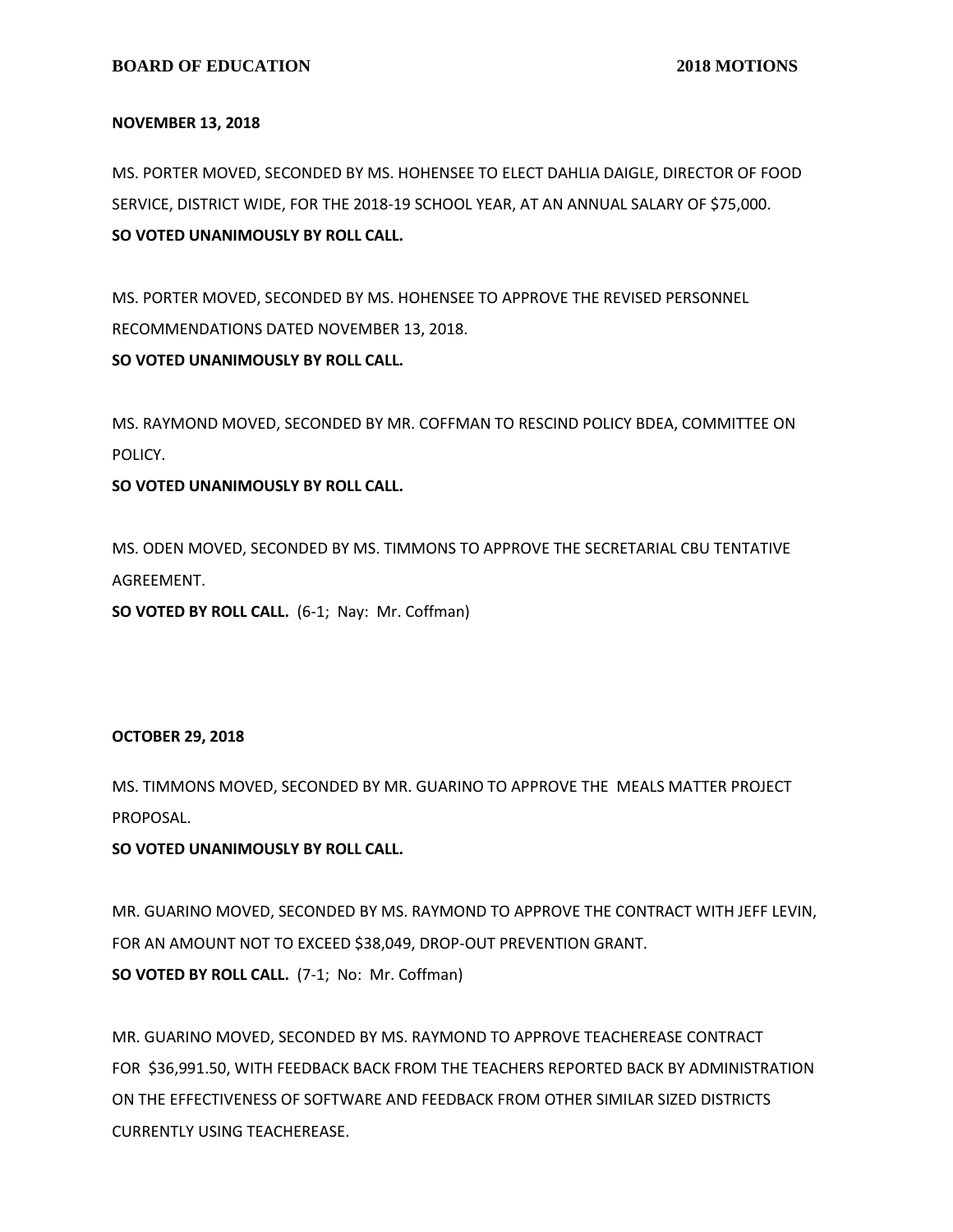**SO VOTED BY ROLL CALL.** (6-2; Nay: Mr. Coffman, Ms. Hohensee) MR. GUARINO MOVED, SECONDED BY MS. RAYMOND TO APPROVE OF THE 3-YEAR SECURADYNE SYSTEMS SECURITY CONTRACT FOR AT \$90,000 FIRST YEAR, \$94,500 FOR THE SECOND YEAR, \$99,225 FOR THE THIRD YEAR, ACCOUNT.

**SO VOTED UNANIMOUSLY BY ROLL CALL.**

MR. GUARINO MOVED, SECONDED BY MR. MOSHER TO APPROVE AMHERST STREET LED LIGHTING UPGRADE CONTRACT WITH AFFINITY TO PROCEED TO EVERSOURCE FOR FUNDING. **SO VOTED BY ROLL CALL.** (6-0; Ms. Raymond and Ms. Timmons not present for vote)

MR. GUARINO MOVED, SECONDED BY MR. MOSHER TO APPROVE FY19 SEPTEMBER TRANSFER REPORT. **SO VOTED UNANIMOUSLY BY ROLL CALL.**

MS. RAYMOND MOVED, SECONDED BY MR. MOSHER TO APPROVE POLICY ILBAS – STATEWIDE ASSESSMENTS AS AMENDED.

**SO VOTED UNANIMOUSLY BY ROLL CALL.**

MS. RAYMOND MOVED, SECONDED BY MS. HOHENSEE TO AMEND THE POLICY, TO STRIKE THE LAST SENTENCE OF THE 1<sup>ST</sup> PARAGRAPH. **SO VOTED BY ROLL CALL.** (7-1; Nay: Mr. Guarino)

MS. RAYMOND MOVED, SECONDED BY MR. MOSHER TO APPROVE POLICY JICI – WEAPONS ON SCHOOL PROPERTY AS AMENDED.

**SO VOTED BY ROLL CALL.** (7-1; Nay: Mr. Guarino)

MS. RAYMOND MOVED, SECONDED BY MS. HOHENSEE TO RESCIND POLICY 1311 – SUPERINTENDENT OF SCHOOLS.

**SO VOTED BY ROLL CALL.** (7-0; Mr. Timmons not present for vote)

MS. RAYMOND MOVED, SECONDED BY MR. MOSHER TO RESCIND POLICY 11211 – ANNUAL REPORT. **SO VOTED BY ROLL CALL.** (6-2; Nay: Mr. Coffman, Ms. Hohensee)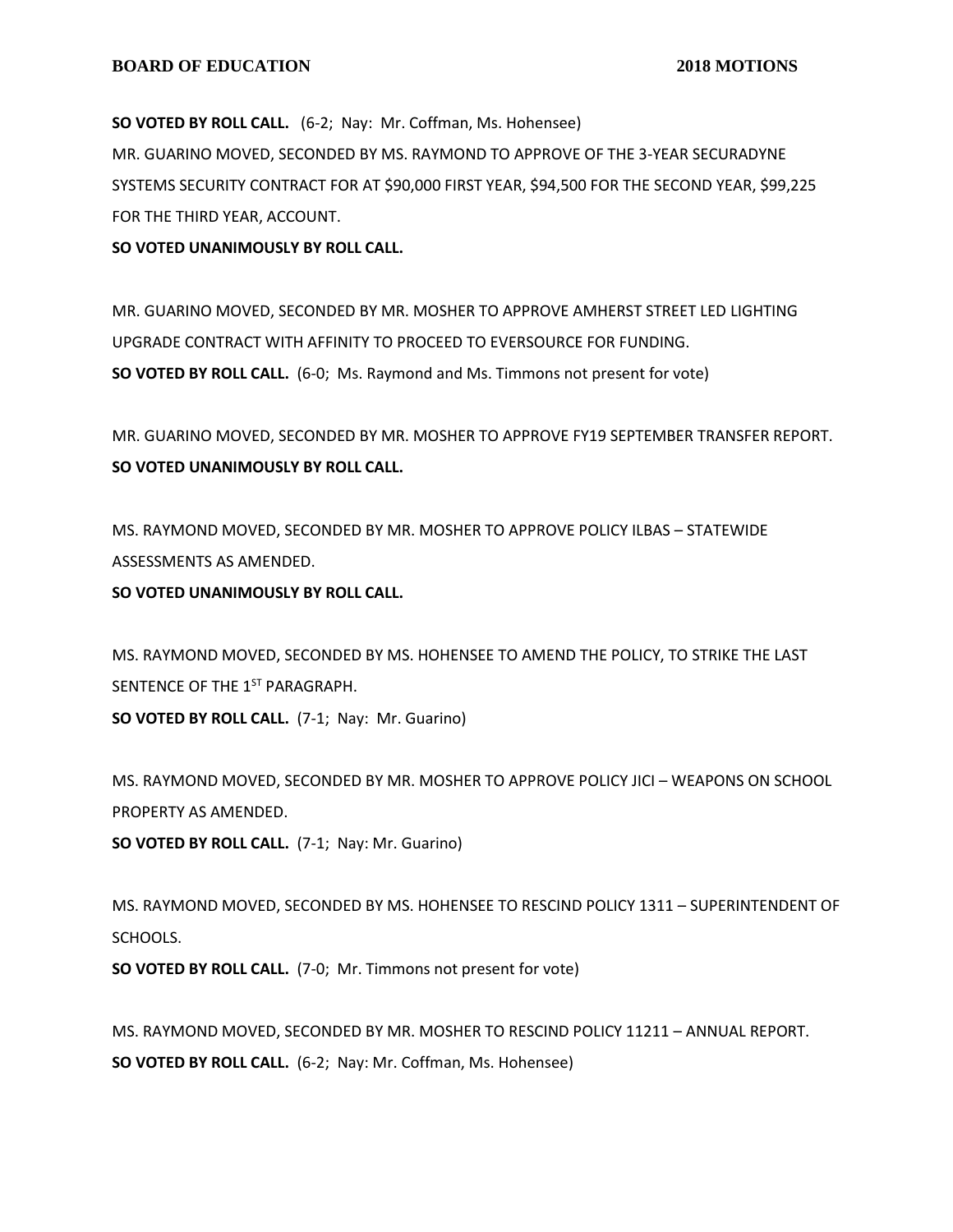MS. RAYMOND MOVED, SECONDED BY MS. HOHENSEE TO RESCIND POLICY 1216 – SEXUAL HARASSMENT.

**SO VOTED UNANIMOUSLY BY ROLL CALL.**

MS. RAYMOND MOVED, SECONDED BY MS. TIMMONS TO RESCIND POLICY 1136 – COMMUNITY RELATIONS COMMITTEE.

**SO VOTED UNANIMOUSLY BY ROLL CALL.**

MS. RAYMOND MOVED, SECONDED BY MS. TIMMONS TO ACCEPT CHANGES TO FOOTSTEPS (HIGHS SCHOOL COURSE SELECTION) AND THE CTE PILOT COURSES FOR THE 2019-2020 SCHOOL YEAR, AS PROPOSED.

## **SO VOTED UNANIMOUSLY BY ROLL CALL.**

MS. TIMMONS MOVED, SECONDED BY MS. PORTER TO ELECT COLLEEN HUSSEY, INTERIM ASSISTANT PRINCIPAL, FAIRGROUNDS ELEMENTARY SCHOOL, FOR THE 2018-19 SCHOOL YEAR, AT AN ANNUAL SALARY OF \$73,500.

# **SO VOTED UNANIMOUSLY BY ROLL CALL.**

MS. TIMMONS MOVED, SECONDED BY MS. PORTER TO APPROVE THE PERSONNEL RECOMMENDATIONS DATED OCTOBER 29, 2018.

**SO VOTED UNANIMOUSLY BY ROLL CALL.**

## **OCTOBER 09, 2018**

MR. GUARINO MOVED, SECONDED BY MS. RAYMOND TO APPROVE RESOLUTION R-18-077 FROM THE BOARD OF ALDERMEN.

**SO VOTED UNANIMOUSLY BY ROLL CALL.**

MS. TIMMONS MOVED, SECONDED BY TO SUSPEND THE RULES TO ALLOW FOR MOTIONS MADE AT A MEETING HELD EARLIER THIS EVENING, AND TO APPROVE CHRISTINA MICHAUD, ASSISTANT PRINCIPAL, BIRCH HILL ELEMENTARY, FOR THE 2018-2019 SCHOOL YEAR, AT AN ANNUAL SALARY OF \$77,250. **SO VOTED UNANIMOUSLY BY ROLL CALL.**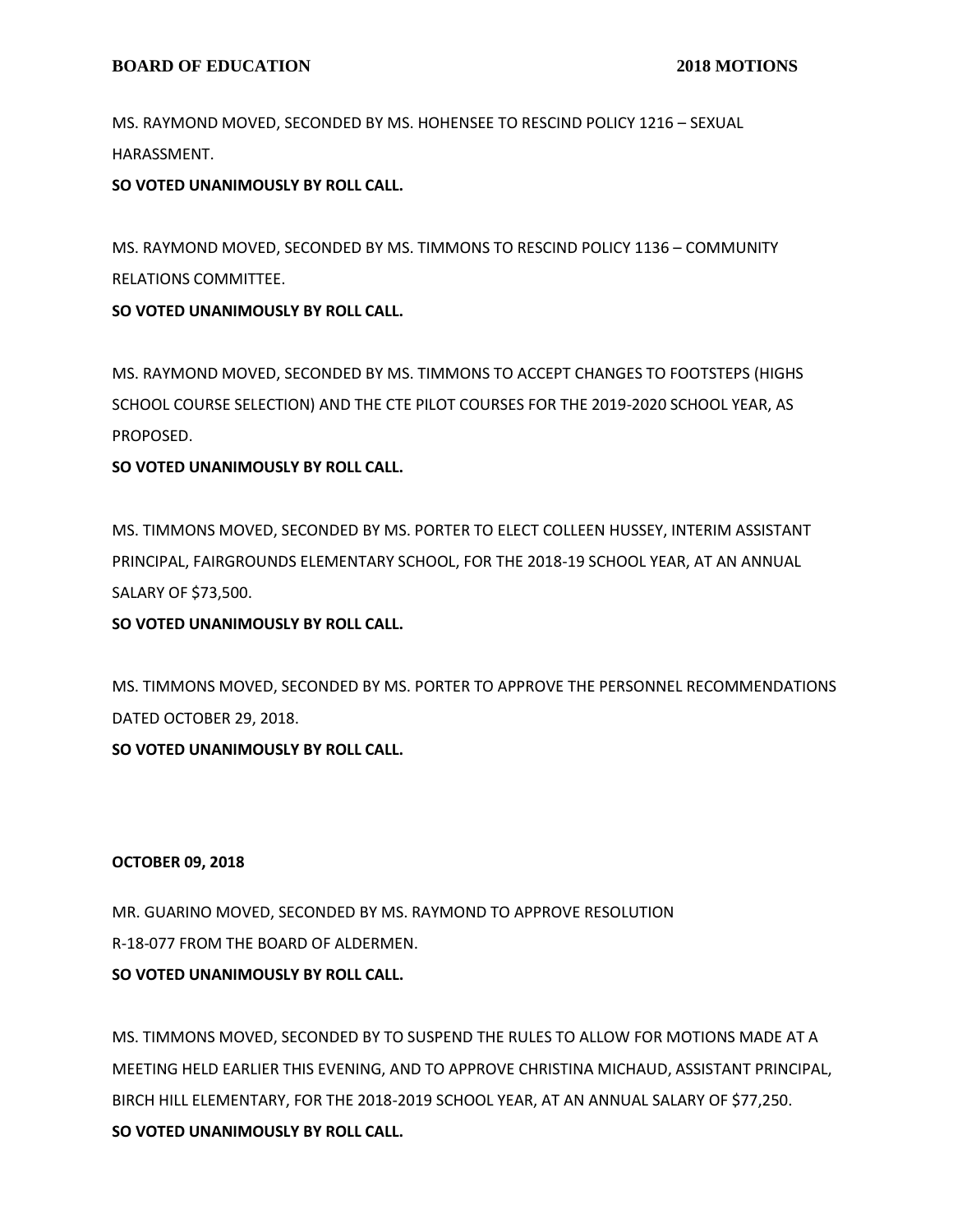MS. TIMMONS MOVED, SECONDED BY MS. PORTER TO APPROVE JEFFREY ARBOGAST, ASSISTANT PRINCIPAL, FAIRGROUNDS MIDDLE SCHOOL, FOR THE 2018-2019 SCHOOL YEAR, AT AN ANNUAL SALARY OF \$84,250.

## **SO VOTED UNANIMOUSLY BY ROLL CALL.**

MS. TIMMONS MOVED, SECONDED BY MS. PORTER TO APPROVE LAURA WEIDERMAN, INTERIM ASSISTANT PRINCIPAL, PENNICHUCK MIDDLE SCHOOL, FOR THE 2018-2019 SCHOOL YEAR, AT AN ANNUAL SALARY OF \$86,750.

#### **SO VOTED ANONYMOUSLY BY ROLL CALL.**

MS. TIMMONS MOVED, SECONDED BY MS. PORTER TO APPROVE THE PERSONNEL RECOMMENDATIONS DATED 10-09-18 AS PRESENTED.

#### **SO VOTED UNANIMOUSLY BY ROLL CALL.**

MS. TIMMONS MOVED, SECONDED BY MR. MOSHER TO AMEND THE MOTION TO ADD, "THROUGH DECEMBER 31, 2018."

## **SO VOTED UNANIMOUSLY BY ROLL CALL.**

MS. ODEN MOVED, SECONDED BY MR. MOSHER TO LIMIT BOARD MEMBERS SPEAKING ON A MOTION OR ON AN AGENDA ITEM, TO TWO TIMES. THE FIRST TIME IS LIMITED TO 2 MINUTES, AND THE SECOND TIME IS LIMITED TO 1 MINUTE, EFFECTIVE THROUGH DECEMBER 31, 2018. **SO VOTED UNANIMOUSLY BY ROLL CALL.**

#### **OCTOBER 2, 2018**

MS. ODEN MOVED, SECONDED BY MR. GUARINO TO SUSPEND THE RULES, TO ESTABLISH THAT EACH MEMBER CAN SPEAK TWICE TO A MOTION OR AGENDA ITEM. THE FIRST TIME THEY SPEAK THEY CAN HAVE 2 MINUTES, THE SECOND TIME THEY CAN HAVE 1 MINUTE AND THERE WILL BE NO THIRD TIME. EACH MEMBER MUST WAIT UNTIL THEY ARE RECOGNIZED BEFORE THEY SPEAK. **SO VOTED BY ROLL CALL. (**7-2: Nay: Mr. Coffman, Ms. Hohensee)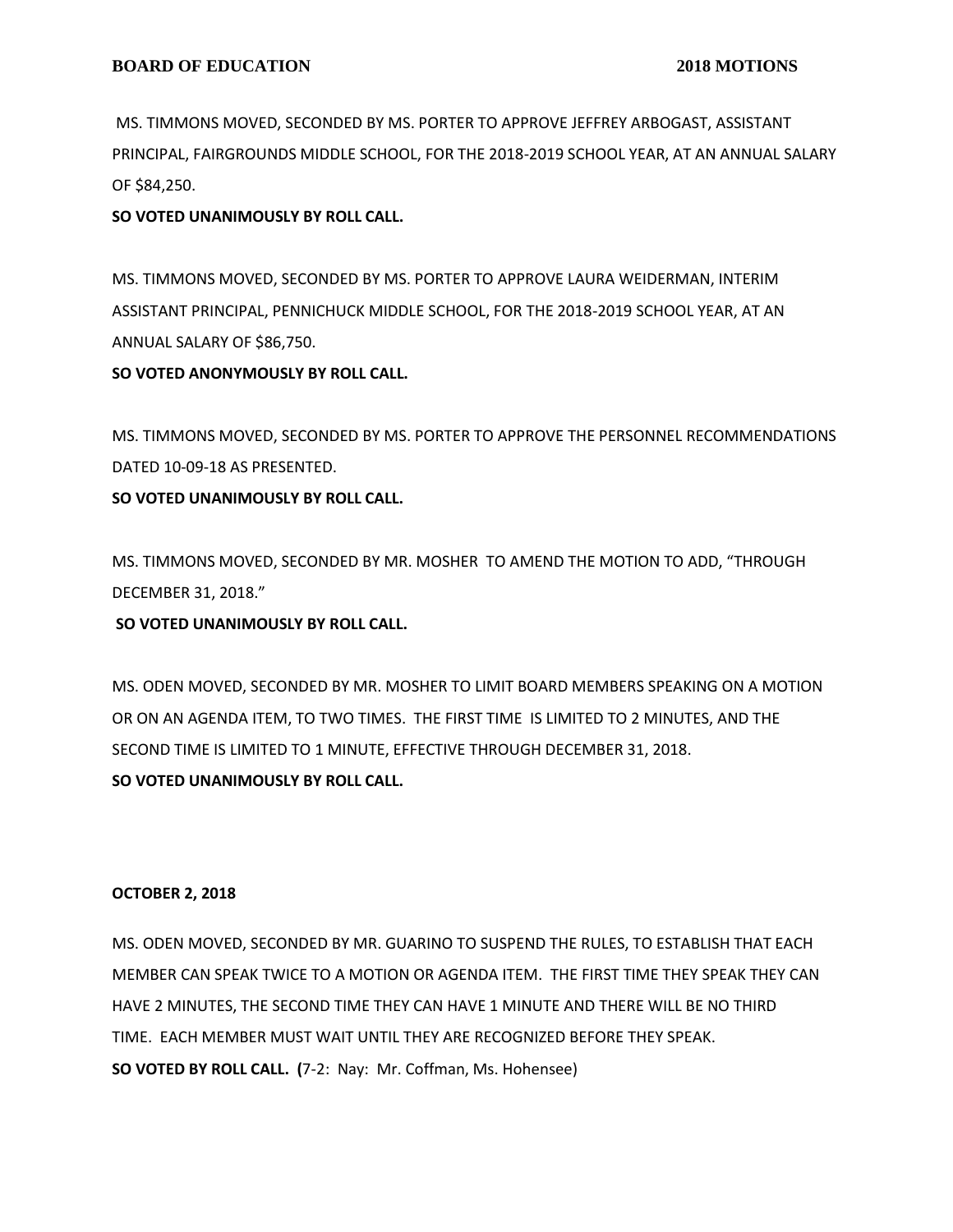MS. PORTER MOVED, SECONDED BY MS. TIMMONS TO ACCEPT THE CHANGES MADE TO THE STRATEGIC PLANNING STEERING COMMITTEE MEMBERSHIP, AS PRESENTED TONIGHT. **SO VOTED UNANIMOUSLY BY ROLL CALL.**

#### **SEPTEMBER 24, 2018**

MS. PORTER MOVED, SECONDED BY MS. RAYMOND, TO ACCEPT THE AMENDMENT TO THE CONSENT AGENDA WITH THE ADDITION OF THE SEPTEMBER 17TH STRATEGIC PLAN FOCUS GROUP MINUTES. **SO VOTED UNANIMOUSLY BY ROLL CALL.**

MS. HOHENSEE MOVED, SECONDED BY MR. COFFMAN, TO ACCEPT THE CONSENT AGENDA WITH ADDING THE SEPTEMBER 17TH STRATEGIC PLAN FOCUS GROUP MINUTES AND WITHOUT THE CURRICULUM AND EVALUATION COMMITTEE.

**Motion Fails by roll call.** (4-4; Ayes: Mr. Mosher, Mr. Coffman, Ms. Raymond, Ms. Hohensee)

MR. GUARINO MOVED, SECONDED BY MS. TIMMONS, TO ACCEPT THE CONSENT AGENDA AS IT IS WITH THE SEPTEMBER 17TH STRATEGIC PLAN FOCUS GROUP MINUTES. **SO VOTED BY ROLL CALL.** (6-2; Nays: Mr. Coffman, Ms. Hohensee)

MR. GUARINO MOVED, SECOND BY MS. TIMMONS TO APPROVE THE FISCAL YEAR 2019 AUGUST TRANSFER REPORT.

## **SO VOTED UNANIMOUSLY BY ROLL CALL.**

MS. RAYMOND MOVED, SECONDED BY MR. COFFMAN TO APPROVE POLICY EFDA – STUDENT MEAL CHARGES, AS AMENDED.

# **SO VOTED UNANIMOUSLY BY ROLL CALL.**

MS. RAYMOND MOVED, SECONDED BY MR. COFFMAN TO APPROVE POLICY JCA – CHANGE OF SCHOOL ASSIGNMENT, AS AMENDED.

**SO VOTED UNANIMOUSLY BY ROLL CALL.**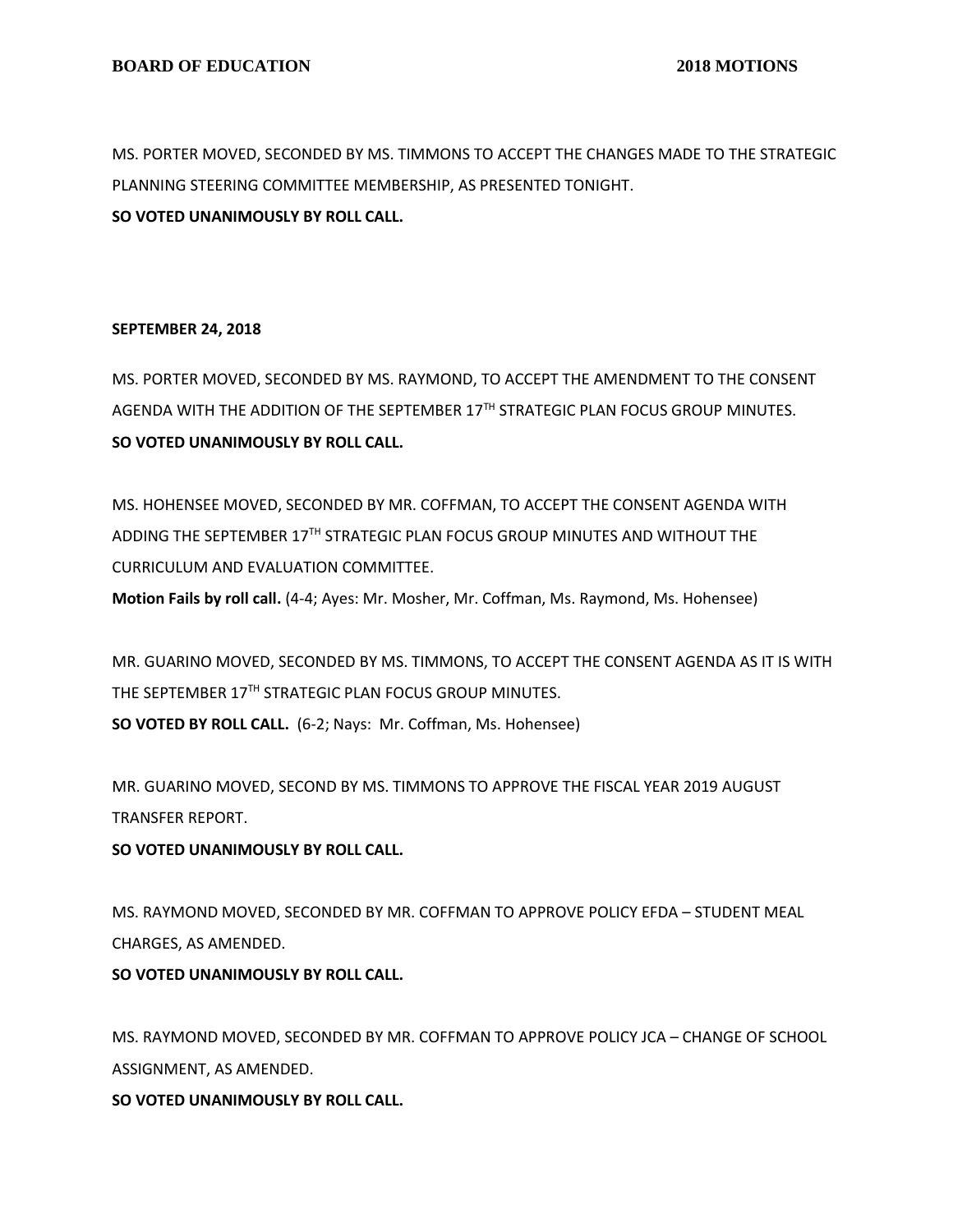MS. RAYMOND MOVED, SECONDED BY MR. COFFMAN TO APPROVE POLICY JFAB – ADMISSION OF TUITION AND NON-RESIDENT STUDENTS, AS AMENDED.

#### **SO VOTED UNANIMOUSLY BY ROLL CALL.**

MS. RAYMOND MOVED, SECONDED BY MR. COFFMAN TO APPROVE POLICY JBAA-R – SEXUAL DISCRIMINATION, SEXUAL HARASSMENT, AND SEXUAL VIOLENCE - STUDENTS - APPENDIX, AS AMENDED.

## **SO VOTED UNANIMOUSLY BY ROLL CALL**

MS. PORTER MOVED, SECONDED BY MR. GUARINO TO SUSPEND THE RULES AS THE HR COMMITTEE MET TODAY AT 5:30 PM

#### **SO VOTED UNANIMOUSLY BY ROLL CALL**

MS. PORTER MOVED, SECONDED BY MR. COFFMAN TO NOMINATE TANYA ACKERMAN AS ASSISTANT PRINCIPAL FOR BICENTENNIAL ELEMENTARY SCHOOL FOR THE 2018-19 SCHOOL YEAR, AT AN ANNUAL SALARY OF \$73,500.

**SO VOTED UNANIMOUSLY BY ROLL CALL**

MS. PORTER MOVED, SECONDED BY MS. HOHENSEE TO APPROVE THE PERSONNEL RECOMMENDATIONS DATED SEPTEMBER 24, 2018.

**SO VOTED UNANIMOUSLY BY ROLL CALL.**

MS. RAYMOND MOVED, SECONDED BY MS. TIMMONS, TO INVITE MR. VOLINSKY AND HIS PARTNER TO COME TO NASHUA TO HOST AN EDUCATION 101 FUNDING FORUM. **SO VOTED UNANIMOUSLY BY ROLL CALL.**

MR. COFFMAN MOVED, SECONDED BY MS. HOHENSEE, TO INCLUDE THE TEXT OF THE BOE PUBLIC CORRESPONDENCE ON THE CONSENT AGENDA AND INCLUDED IN THE MINUTES OF OUR MEETINGS. **Motion Fails by Roll Call.** (2-6; Ayes: Mr. Coffman, Ms. Hohensee)

MR. COFFMAN MOVED, SECONDED BY MS. HOHENSEE, TO CONVENE A SPECIAL BOE MEETING TO REVIEW THE LIST THAT WE ALL KNOW AND LOVE. **Motion Fails by Roll Call. (3-5; Ayes: Mr. Coffman, Ms. Hohensee, Ms. Raymond)**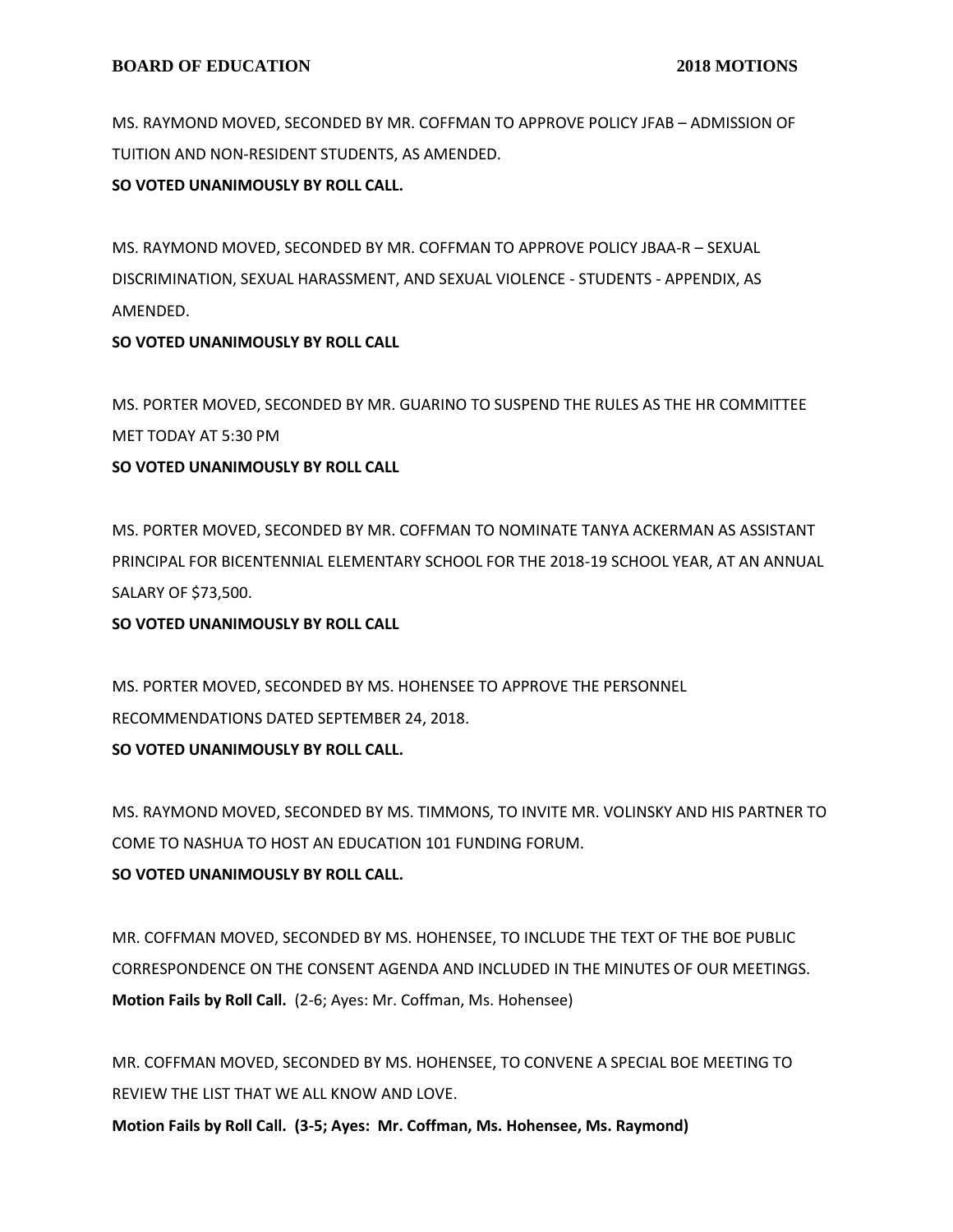MR. COFFMAN MOVED, SECONDED BY MR. GUARINO TO HAVE DR. MOSLEY ADD THE NUMBER OF CLASSROOMS TO THE DISTRICT ENROLLMENT REPORT PREVIOUSLY SHARED WITH US. **SO VOTED BY ROLL CALL.** (7-1; Nays: Mr. Mosher)

MR. COFFMAN MOVED, SECONDED BY MS. HOHENSEE TO APPROVE THE MEMORANDUM OF UNDERSTANDING PROVIDED BY THE NASHUA POLICE DEPARTMENT FOR THE DURATION OF THE AGREEMENT.

**SO VOTED UNANIMOUSLY BY ROLL CALL.**

MS. RAYMOND MOVED, SECONDED BY MR. GUARINO THE CONTINUE FOR 30 ADDITIONAL MINUTES. **SO VOTED UNANIMOUSLY BY ROLL CALL.**

MS. RAYMOND MOVED, SECONDED BY MS. TIMMONS, TO APPROVE OF THE ANNUAL SALARY INCREASES FOR THE NONAFFILIATED EMPLOYEES.

# **SO VOTED UNANIMOUSLY.**

MR. COFFMAN MOVED, SECONDED BY MS. HOHENSEE, TO AMEND THE MOTION THAT THIS INFORMATION BE GIVEN TO US PRIOR TO THE CERTIFICATION BEING SENT TO THE STATE SO WE ARE SURE WE ARE COMPLIANT.

**Motion Fails by Roll Call.** (2-6; Yeas: Mr. Coffman, Ms. Hohensee)

MS. RAYMOND MOVED, SECONDED BY MR. COFFMAN, THAT THE BOARD OF EDUCATION GET THAT (DOE 25) SO THAT WE CAN HAVE A COMPLETE BUDGET BOOK. **SO VOTED UNANIMOUSLY BY ROLL CALL.**

## **SEPTEMBER 10, 2018**

MR. GUARINO MOVED, SECONDED BY MS. TIMMONS TO APPROVE THE CONTRACT WITH THE YOUTH COUNCIL FOR OUT OF SCHOOL SUSPENSION SERVICES FOR STUDENTS IN GRADES 5-8 FOR \$61,325. **SO VOTED UNANIMOUSLY BY ROLL CALL.**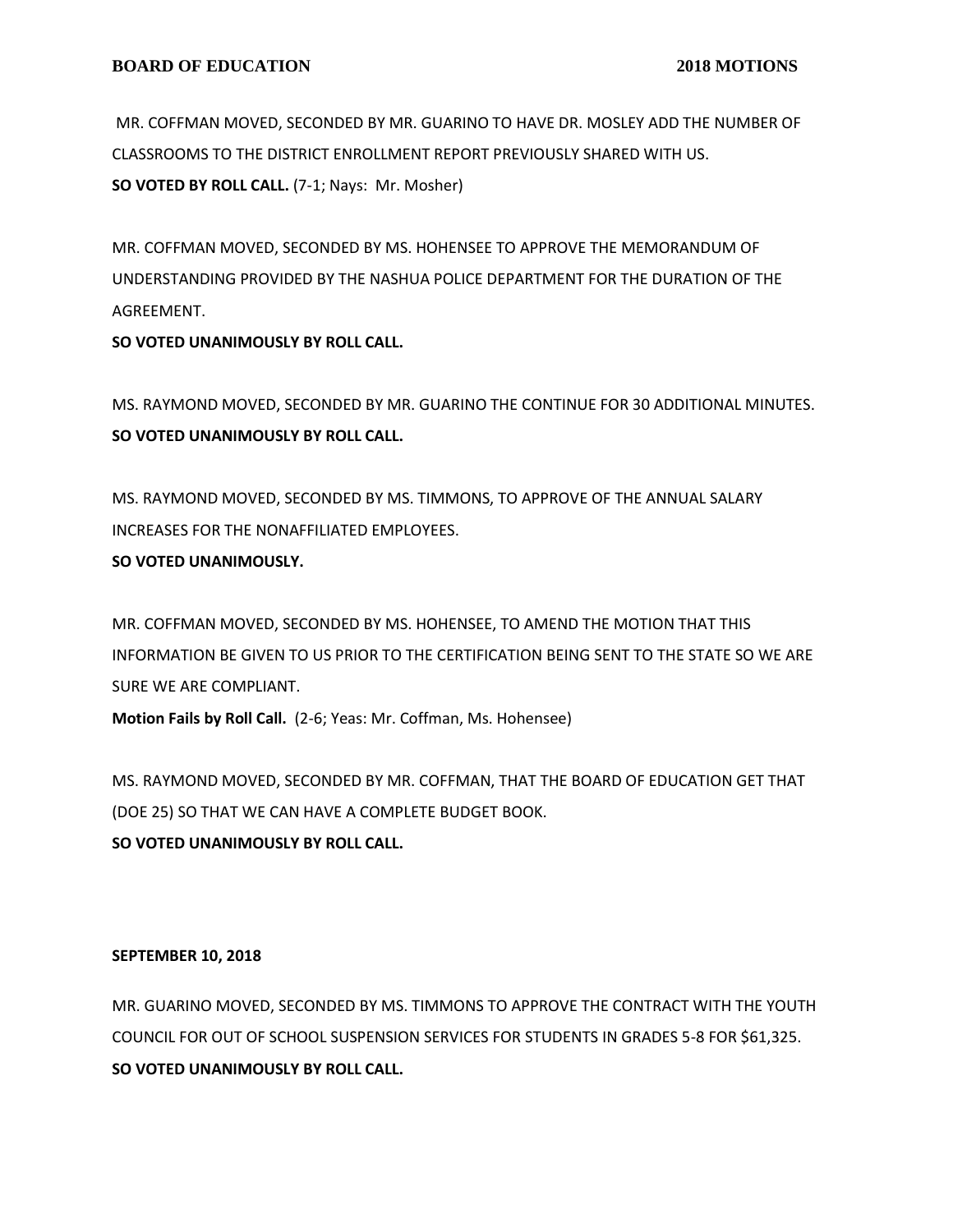MR. GUARINO MOVED, SECONDED BY MS. TIMMONS TO APPROVE THE CONTRACT WITH YOUTH COUNCIL TO PROVIDE A MASTER'S LEVEL STUDENT ASSISTANCE PROGRAM COUNSELOR FOR THE HIGH SCHOOLS FOR \$50,000; AND INCLUDE THE COMMENTS THAT WE MADE TONIGHT, SO WE CAN APPROVE IT WITH THE UNDERSTANDING THAT MR. DONOVAN WILL TAKE OUR DISCUSSION TO LEGAL, TO EXPEDITE APPROVAL OF THIS CONTRACT.

**SO VOTED UNANIMOUSLY BY ROLL CALL.**

MR. GUARINO MOVED, SECONDED BY MS. HOHENSEE TO APPROVE TO PURCHASE A NEW KITCHEN STEAMER FOR FOOD SERVICE, FROM KITTREDGE FOOD SERVICES EQUIPMENT AND SUPPLY AT COST OF \$11,070,

#### **SO VOTED UNANIMOUSLY BY ROLL CALL.**

MR. GUARINO MOVED, SECONDED BY MR. MOSHER TO APPROVE THE BRENTWOOD SECURITY SYSTEM AT A COST OF \$11,916.70.

#### **SO VOTED UNANIMOUSLY BY ROLL CALL.**

MR. GUARINO MOVED, SECONDED BY MS. TIMMONS TO APPROVE THE FY19 JULY TRANSFER REPORT. **SO VOTED UNANIMOUSLY BY ROLL CALL.**

MS. VAN TWUYVER MOVED, SECONDED BY MS. RAYMOND TO APPROVE \$36,000 TO IMPLEMENT THE TEACHEREASE SOFTWARE IN THE ELEMENTARY SCHOOLS. **SO VOTED BY ROLL CALL.** (7-2; Nay: Mr. Coffman, Ms. Hohensee)

MS. TIMMONS MOVED, SECONDED BY MS. RAYMOND TO SUSPEND THE RULES TO VOTE ON HIRING A RETIRE AS A TEMPORARY SUBSTITUTE INTERIM ASSISTANT PRINCIPAL, AND WAIVE THE ONE YEAR SEPARATION.

## **SO VOTED UNANIMOUSLY BY ROLL CALL.**

MS. TIMMONS MOVED, SECONDED BY MS. VAN TWUYVER TO SUSPEND THE RULES TO APPROVE THE PERSONNEL RECOMMENDATIONS DATED 9-10-18 AS PRESENTED.

**SO VOTED BY ROLL CALL.** (7-0; Ms. Oden abstained; Mr. Coffman not in the room)

MR. COFFMAN MOVED, SECONDED BY MS. HOHENSEE TO AMEND THE MOTION, BY INCLUDING "ALL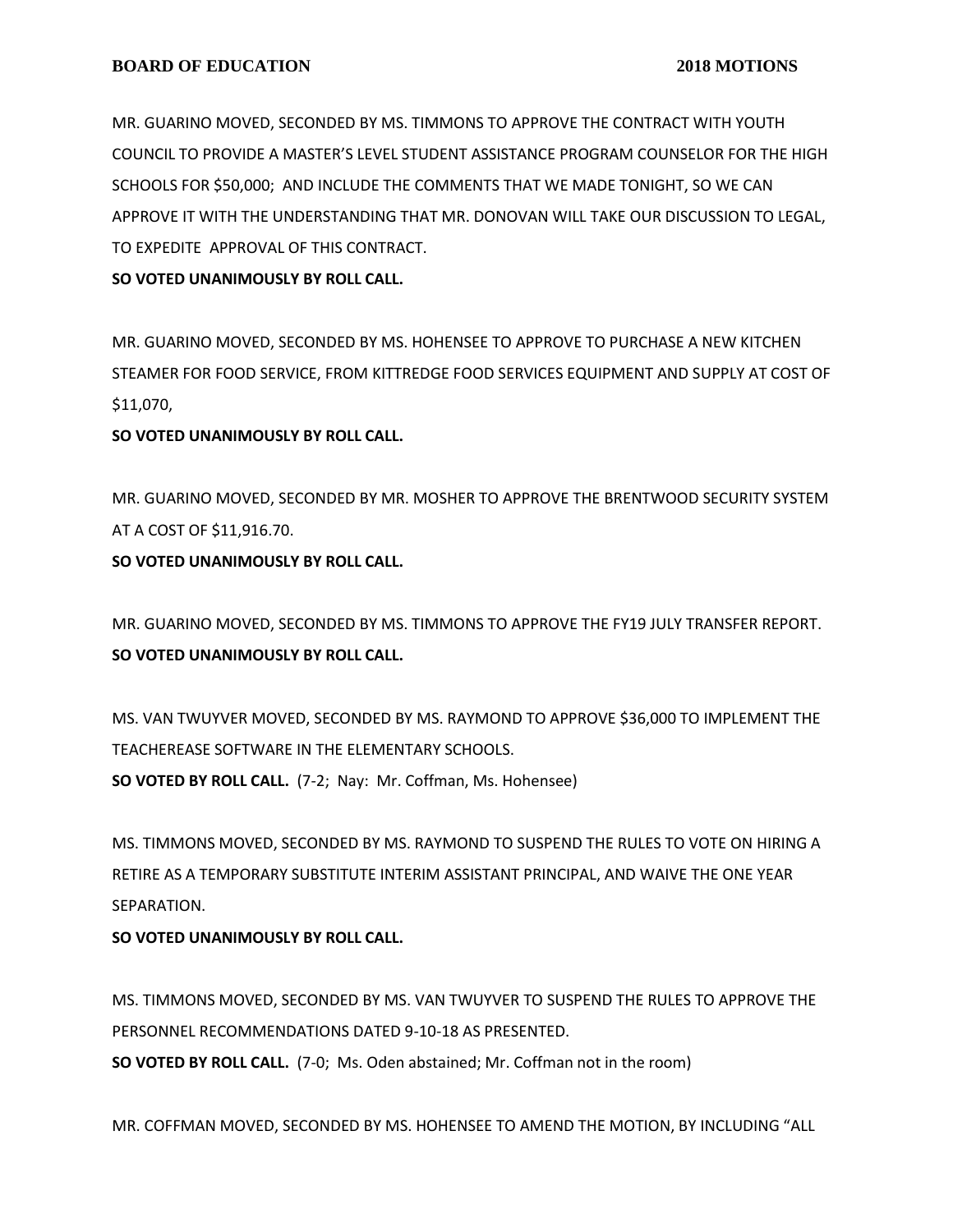#### **BOARD OF EDUCATION** 2018 MOTIONS

CURRENTLY ELECTED MEMBERS OF THE NASHUA BOE AS MEMBERS OF THE STRATEGIC PLAN ADVISORY COMMITTEE" TO THE MOTION. **Motion Fails by Roll Call.** (2-7; Aye: Mr. Coffman, Ms. Hohensee)

MS. PORTER MOVED, SECONDED BY MS. TIMMONS TO APPROVE THE REVISED STRATEGIC PLAN ADVISORY COMMITTEE MEMBER LIST, AS PRESENTED. **SO VOTED BY ROLL CALL.** (7-2; Nay: Mr. Coffman, Ms. Hohensee)

#### **AUGUST 27, 2018**

MR. COFFMAN MOVED, SECONDED BY MS. RAYMOND TO ELECT JASON TESINI, INTERIM PRINCIPAL, PENNICHUCK MIDDLE SCHOOL, FOR THE 2018-19 SCHOOL YEAR, AT AN ANNUAL SALARY OF \$103,000. **SO VOTED UNANIMOUSLY BY ROLL CALL.**

MR. COFFMAN MOVED, SECONDED BY MS. HOHENSEE TO ELECT RICHARD SIMONEAU, ASSISTANT PRINCIPAL, ELM STREET MIDDLE SCHOOL, FOR THE 2018-19 SCHOOL YEAR, AT AN ANNUAL SALARY OF \$88,000.

**SO VOTED UNANIMOUSLY BY ROLL CALL.**

MR. MOSHER MOVED, SECONDED BY MS. TIMMONS TO APPROVE THE PERSONNEL RECOMMENDATIONS DATED AUGUST 27, 2018 AS PRESENTED. **SO VOTED UNANIMOUSLY BY ROLL CALL.**

#### **AUGUST 13, 2018**

MS. TIMMONS MOVED, SECONDED BY MR. MOSHER TO APPROVAL ALL NINE CONTRACTS APPROVED AT THE 7-17-18 F&O MEETING, AS PRESENTED.

**SO VOTED UNANIMOUSLY BY ROLL CALL.**

*Contract with Clark and Associates for occupational therapy services for the 2018-19 SY in the amount of \$843,575, Account 91.1.022160 53614;*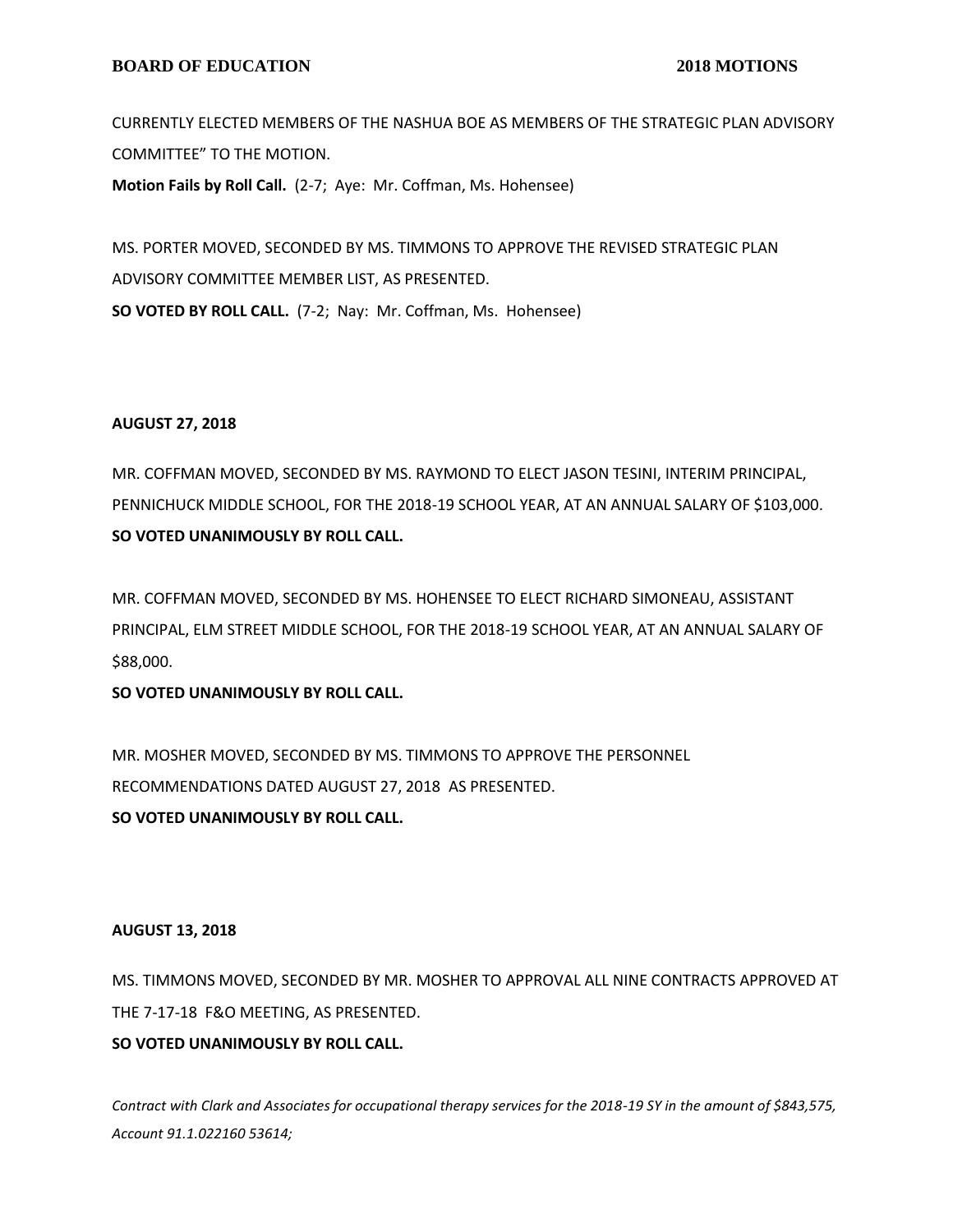#### **BOARD OF EDUCATION** 2018 MOTIONS

*Contract with Boothby Therapy Services, LLC for alternative augmentative services for the 2018-19 SY in the amount of \$30,000, Account 91.03959.022190 53628; Contract with Carroll Center for the Blind for orientation and mobility training for the blind for the 2018-19 SY in the amount of \$50,000, Account 91.03959.022190 53628; Contract with Amy McCartney dba ABC Physical Therapy, LLC for individual physical therapy services to SPED students for the 2018-19 SY in the amount of \$225,000, Account 91.1.022160 53614; Contract with Maxim Healthcare Services, Inc. for nursing services for SPED students while attending NSD schools in the amount \$45,000, Account 91.03959.022190 53628; Contract with Interim Healthcare for nursing services for SPED students while attending NSD schools in the amount of \$30,000, Account 91.03959.022190 53628; Contract with MicroSociety to provide SPED services to NSD student according to their IEPs in the amount of \$55,000, Account 91.03959.022190 53628; Contract with Academy of Science & Design to provide SPED services to NSD students according to their IEPs in the amount of \$5,000, Account 91.03959.022190 53628; Contract with Literacy Learning Solutions to provide Orton-Gillingham tutoring for NSD SPED students in the amount of \$20,000, Account 91.03959.022190 53628;* MS. RAYMOND MOVED, SECONDED BY MS. TIMMONS TO APPROVE THE TITLE I LEASE AT FIRST

CHURCH, FOR THE TITLE I PRESCHOOL IN THE AMOUNT OF \$48,072, FOR THE PERIOD OF 9-01-18 THROUGH 8-31-19.

**SO VOTED UNANIMOUSLY BY ROLL CALL.**

MS. TIMMONS MOVED, SECONDED BY MR. MOSHER TO APPROVE THE JUNE FY18 TRANSFER REPORT AS PRESENTED.

#### **SO VOTED UNANIMOUSLY BY ROLL CALL.**

MS. RAYMOND MOVED, SECONDED BY MR. MOSHER TO APPROVE POLICY GBK – EMPLOYEE COMPLAINTS AND GRIEVANCES, AS PRESENTED.

**SO VOTED BY ROLL CALL.** (5-3; Nay: Mr. Coffman, Ms. Hohensee, Ms. Van Twuyver)

MR. COFFMAN MOVED, SECONDED BY MS. VAN TWUYVER TO AMEND THE MOTION TO REPLACE THE WORD "PERSONS" WITH "ANY MEMBER OF THE PUBLIC" AS THE FIRST WORDS OF KEB-R.

**Motion Fails**. (4-4; Nay: Mr. Mosher, Ms. Timmons, Mr. Guarino, Ms. Porter)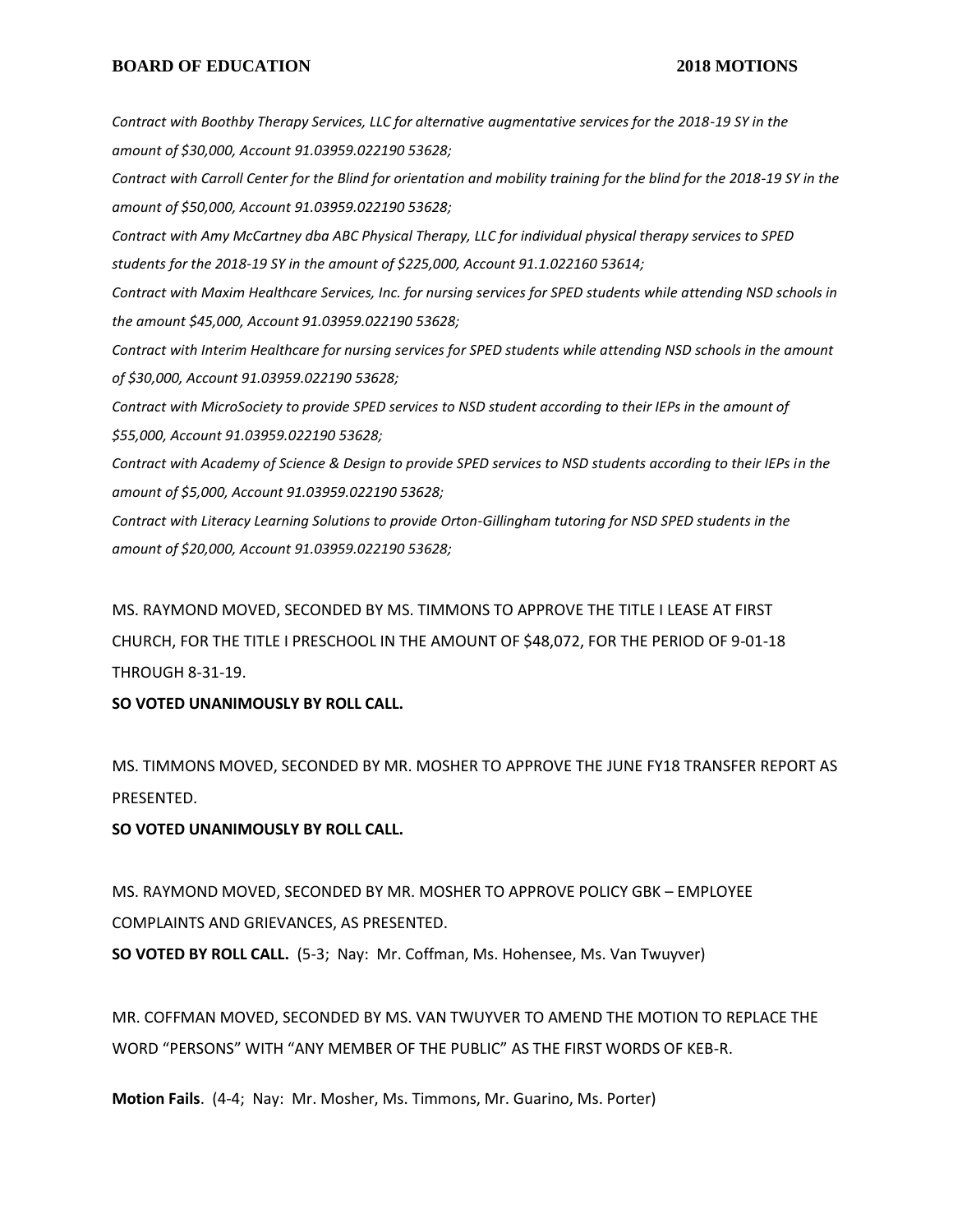#### **BOARD OF EDUCATION** 2018 MOTIONS

MR. COFFMAN MOVED, SECONDED BY MS. HOHENSEE TO AMEND THE MOTION BY STRIKING "PERSONS AT HEARINGS SHALL NOT COMMENT ON ANY MATTERS BEFORE THE BOARD NOR ADDRESS THE BOARD UNLESS THEY ARE INVITED TO DO SO" ON KEB-R.

**Motion Fails.** (2-6; Yes: Mr. Coffman, Ms. Hohensee)

MS. HOHENSEE MOVED, SECONDED BY MR. COFFMAN TO DIVIDE THE MOTION. **Motion Fails.** (2-6; Yes: Mr. Coffman, Ms. Hohensee)

MS. RAYMOND MOVED, SECONDED BY MR. GUARINO TO APPROVE POLICY KEB – PUBLIC COMPLAINTS ABOUT SCHOOL PERSONNEL, AND RENAME POLICY 1220 TO KEB-R, HEARINGS. **SO VOTED BY ROLL CALL.** (6-2; Nay: Mr. Coffman, Ms. Hohensee)

MS. RAYMOND MOVED, SECONDED BY MS. TIMMONS TO RESCIND POLICY 1220 – HEARINGS. **SO VOTED UNANIMOUSLY BY ROLL CALL.**

MS. RAYMOND MOVED, SECONDED BY MS. TIMMONS TO RESCIND POLICY 1230 – COMPLAINTS. **SO VOTED UNANIMOUSLY BY ROLL CALL.**

MR. COFFMAN MOVED, SECONDED BY MS. HOHENSEE TO AMEND THE MOTION BY INSERTING "10 DAYS" IN THE 3RD PARAGRAPH BEFORE THE WORD "PRIOR." **SO VOTED BY ROLL CALL.** (5-3; Nay: Mr. Mosher, Ms. Timmons, Mr. Guarino)

MS. RAYMOND MOVED, SECONDED BY MS. VAN TWUYVER TO APPROVE POLICY ILD – NON-EDUCATIONAL QUESTIONNAIRES, SURVEYS, AND RESEARCH, AS AMENDED. **SO VOTED UNANIMOUSLY BY ROLL CALL.**

MS. HOHENSEE MOVED, SECONDED BY MR. COFFMAN TO MOVE PARAGRAPH 2 TO BECOME THE NEXT TO THE LAST PARAGRAPH.

**Motion Fails by roll call.** (2-8; Yes: Mr. Coffman, Ms. Hohensee)

MS. RAYMOND MOVED, SECONDED BY MS. VAN TWUYVER TO APPROVE POLICY IGE – PARENTAL OBJECTIONS TO SPECIFIC COURSE MATERIAL, AS AMENDED. **SO VOTED UNANIMOUSLY BY ROLL CALL.**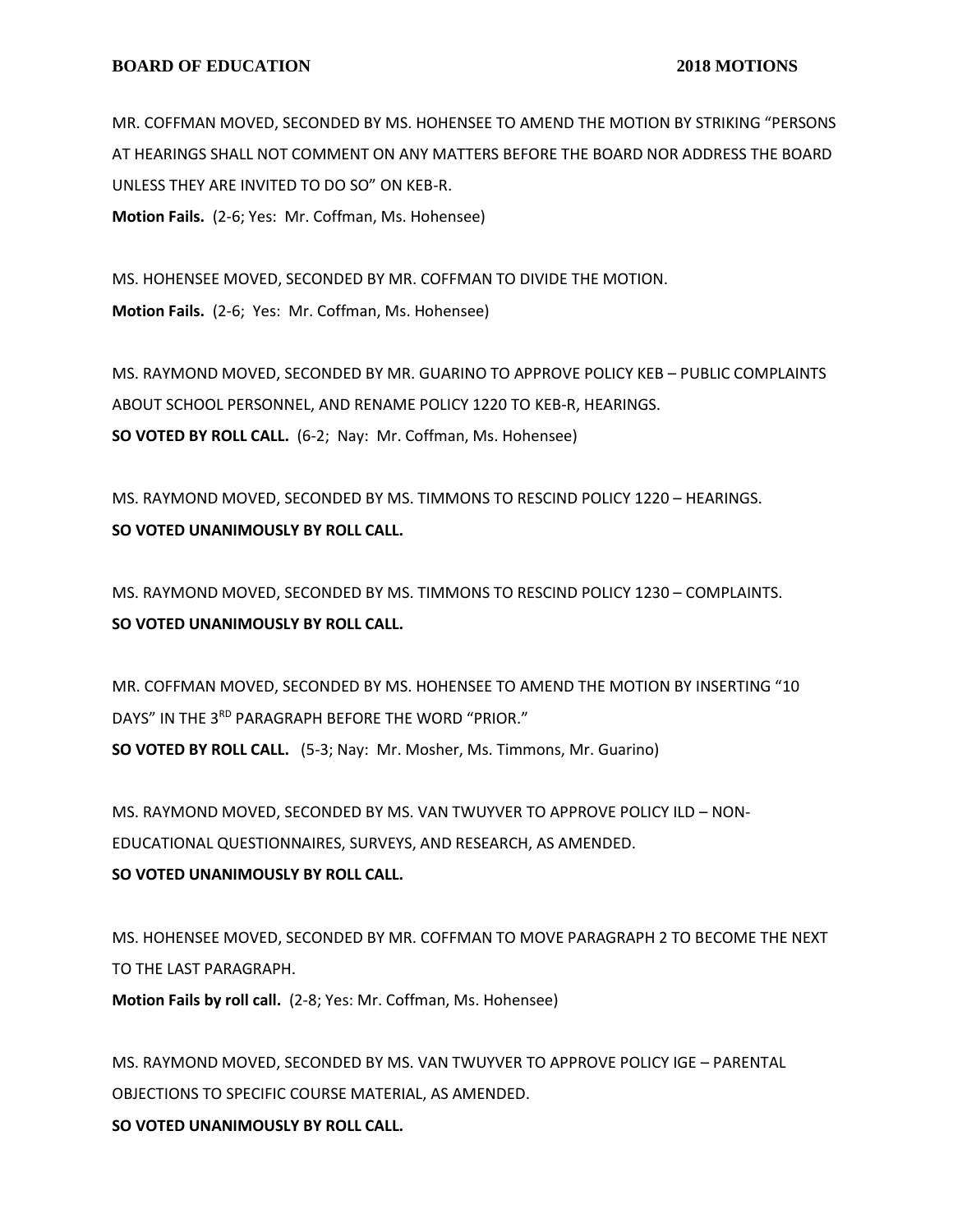MS. TIMMONS MOVED, SECONDED BY MS. PORTER APPROVE HELAYNE TALBOTT, PRINCIPAL, NEW SEARLES ELEMENTARY SCHOOL, FOR THE 2018-19 SCHOOL YEAR, AT AN ANNUAL SALARY OF \$98,750. **SO VOTED UNANIMOUSLY BY ROLL CALL.**

MS. TIMMONS MOVED, SECONDED BY MS. PORTER TO APPROVE THE REVISED PERSONNEL RECOMMENDATIONS DATED AUGUST 13, 2018.

# **SO VOTED UNANIMOUSLY BY ROLL CALL.**

MR. COFFMAN MOVED, SECONDED BY MS. VAN TWUYVER TO APPROVE THE EXPENSES FOR THE UNH SURVEY FOR THE STRATEGIC PLAN IN AN AMOUNT NOT TO EXCEED \$10,000. **SO VOTED UNANIMOUSLY BY ROLL CALL.**

MS. HOHENSEE MOVED, SECONDED BY MR. COFFMAN TO SCHEDULE A MEETING TO ADDRESS THESE QUESTIONS, AT THE BOARD PRESIDENT'S DISCRETION FOR SCHEDULING. **SO VOTED BY ROLL CALL.** (6-2; Nay: Ms. Timmons, Mr. Guarino)

MS. TIMMONS MOVED, SECONDED BY TO APPROVE THE RECOMMENDATION TO ALLOW A PARENT TO MOVE HER CHILD TO THE SALEM SCHOOL DISTRICT.

**SO VOTED UNANIMOUSLY BY ROLL CALL.**

# **JULY 23, 2018**

MS. HOHENSEE MOVED, SECONDED BY MS. TIMMONS TO APPROVE THE REVISED PERSONNEL RECOMMENDATIONS DATED JULY 23, 2018. **SO VOTED BY ROLL CALL.** (7-0; Ms. Raymond abstained)

## **JULY 16, 2018**

MR. COFFMAN MOVED, SECONDED BY MS. HOHENSEE THAT THE ADMINISTRATION ACTIVELY RECRUIT STUDENTS INTO THE BRENTWOOD PROGRAM.

**Motion Fails by roll call.** (4-4; Yes: Mr. Mosher, Mr. Coffman, Ms. Hohensee, Ms. Van Twuyver)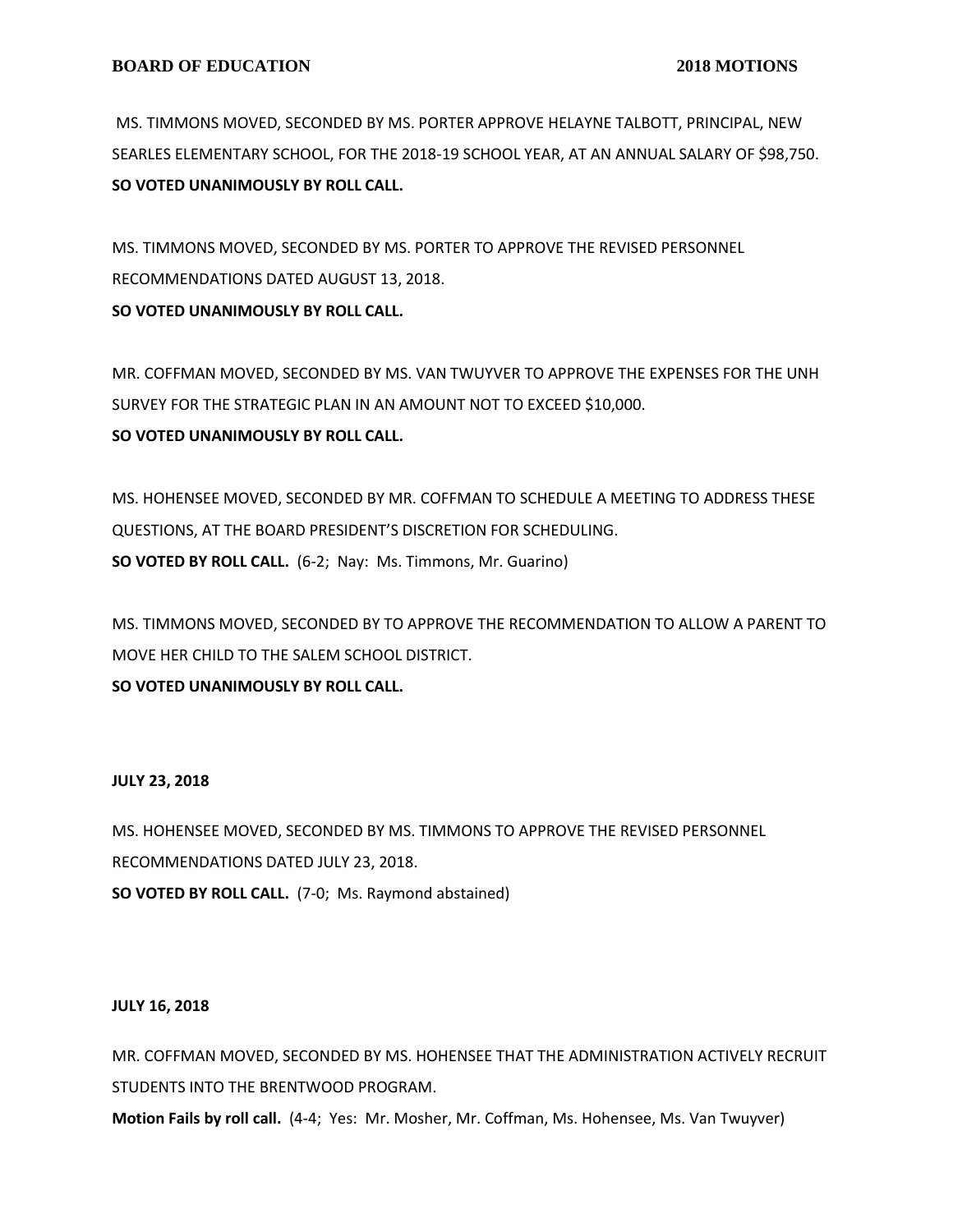MS. TIMMONS MOVED, SECONDED BY MS. PORTER TO RECOMMEND BOARD APPROVE JASON LONERGAN AS ASSISTANT PRINCIPAL AT NHS NORTH, FOR THE 2018-2019 SCHOOL YEAR, AT AN ANNUAL SALARY OF \$94,800.

**SO VOTED UNANIMOUSLY BY ROLL CALL.**

MS. TIMMONS MOVED, SECONDED BY MS. PORTER TO APPROVE MICHAEL WHITEHEAD AS ASSISTANT PRINCIPAL AT NHS NORTH, FOR THE 2018-2019 SCHOOL YEAR, AT AN ANNUAL SALARY OF \$85,500. **SO VOTED UNANIMOUSLY BY ROLL CALL.**

MS. TIMMONS MOVED, SECONDED BY MS. PORTER TO APPROVE MICHAEL McQUILKIN AS CO-CTE DIRECTOR AT NHS SOUTH, FOR THE 2018-2019 SCHOOL YEAR, AT AN ANNUAL SALARY OF \$86,000. **SO VOTED BY ROLL CALL.** (6-2; Nay: Mr. Coffman, Ms. Hohensee)

MS. TIMMONS MOVED, SECONDED BY MS. PORTER TO APPROVE THE REVISED PERSONNEL RECOMMENDATIONS DATED JULY 16, 2018**.**

**SO VOTED UNANIMOUSLY BY ROLL CALL.**

MR. COFFMAN MOVED, SECONDED BY MS. HOHENSEE TO RECORD AND TRANSCRIBE IN A NON-VERBATIM WAY, THE PROCEEDINGS OF ALL THE STRATEGIC PLANNING COMMITTEE, MEETINGS, EVENTS, ETC.

**Motion Fails by roll call.** (3-5; Yes: Mr. Coffman, Ms. Hohensee, Ms. Van Twuyver)

MR. COFFMAN MOVED, SECONDED BY MS. HOHENSEE TO SEND TO THE POLICY COMMITTEE THE ISSUE OF SENDING EMAILS TO THE FULL BOARD. **Motion Fails by roll call.** (2-6; Yes: Mr. Coffman, Ms. Hohensee)

MS. HOHENSEE MOVED, SECONDED BY MR. COFFMAN TO CREATE A RESOLUTION TO HAVE A PROCEDURE, THAT THIS BOARD WILL HAND OUT NON-PUBLIC MINUTES TO BOARD MEMBERS AT THE BEGINNING OF A BOARD MEETING; REVIEW THEM, APPROVE THEM, AND COLLECT THEM. **Resolution Fails by roll call.** (3-5; Yes: Mr. Mosher, Mr. Coffman, Ms. Hohensee)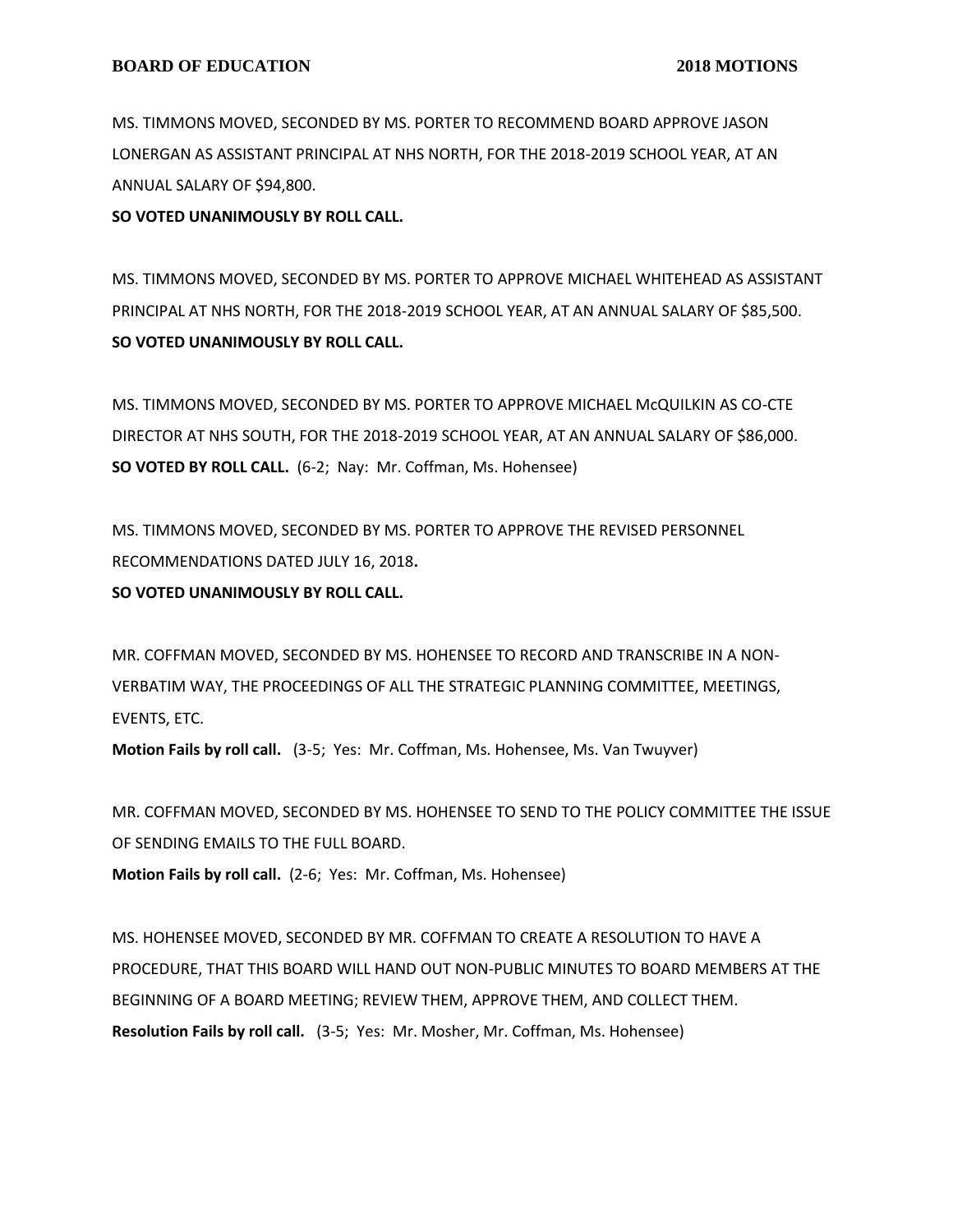#### **JUNE 27, 2018**

MS. PORTER MOVED, SECONDED BY MS. VAN TWUYVER TO APPROVE THE ADMINISTRATION'S PROPOSED BUDGET REDUCTIONS OF \$975,403 FROM THE SUPERINTENDENT'S ORIGINAL PROPOSAL. **SO VOTED.**

MS. PORTER MOVED, SECONDED MR. COFFMAN TO APPROVE THE FY19 BUDGET, AT A COST OF 109,354,590. **SO VOTED.**

## **JUNE 25, 2018**

MR. GUARINO MOVED, SECONDED BY MS. PORTER TO APPROVE TO REPLACE THE STELLOS STADIUM SCOREBOARD FROM SCOREBOARD ENTERPRISE, INC. FOR A COST OF \$157,928, TO COME FROM THE STELLOS STADIUM IMPROVEMENT FUND, ACCOUNT 91.7561.991400 71999.

## **SO VOTED UNANIMOUSLY BY ROLL CALL.**

MR. GUARINO MOVED, SECONDED BY MS. PORTER TO APPROVE THREE ADULT LEARNING CENTER CONTRACTS: ONE SCHOOL AGE CARE CONTRACT, AND 2 CLEARWAY CONTRACTS: ONE FOR 15 SPED SLOTS FOR \$307,259 AND ONE FOR 50

NON-IDENTIFIED SLOTS FOR \$295,093, ACCOUNTS SPED 91.1.021267 55694; OTHER 91.1.991110 53600.

## **SO VOTED UNANIMOUSLY BY ROLL CALL.**

BY MAKING IT CONTINGENT UPON FUNDS MADE AVAILABLE BY THE BOARD.

# **SO VOTED UNANIMOUSLY BY ROLL CALL.**

MR. GUARINO MOVED, SECONDED BY MS. HOHENSEE TO APPROVE THE TECHNOLOGY DEPARTMENT'S FY19 SPENDING REQUEST FOR 4 ITEMS: \$118,320 TO CUSTOM COMPUTER FOR ACCESS POINTS; \$20,000 TO DTS FOR WIRING OF ACCESS POINTS; \$232,831 TO IT INSIDERS FOR DESKTOPS AND \$46,396 FOR LAPTOPS, ACCOUNT 91.1.992225 71221, CONTINGENT UPON FUNDS MADE AVAILABLE BY THE BOARD.

**SO VOTED UNANIMOUSLY BY ROLL CALL.**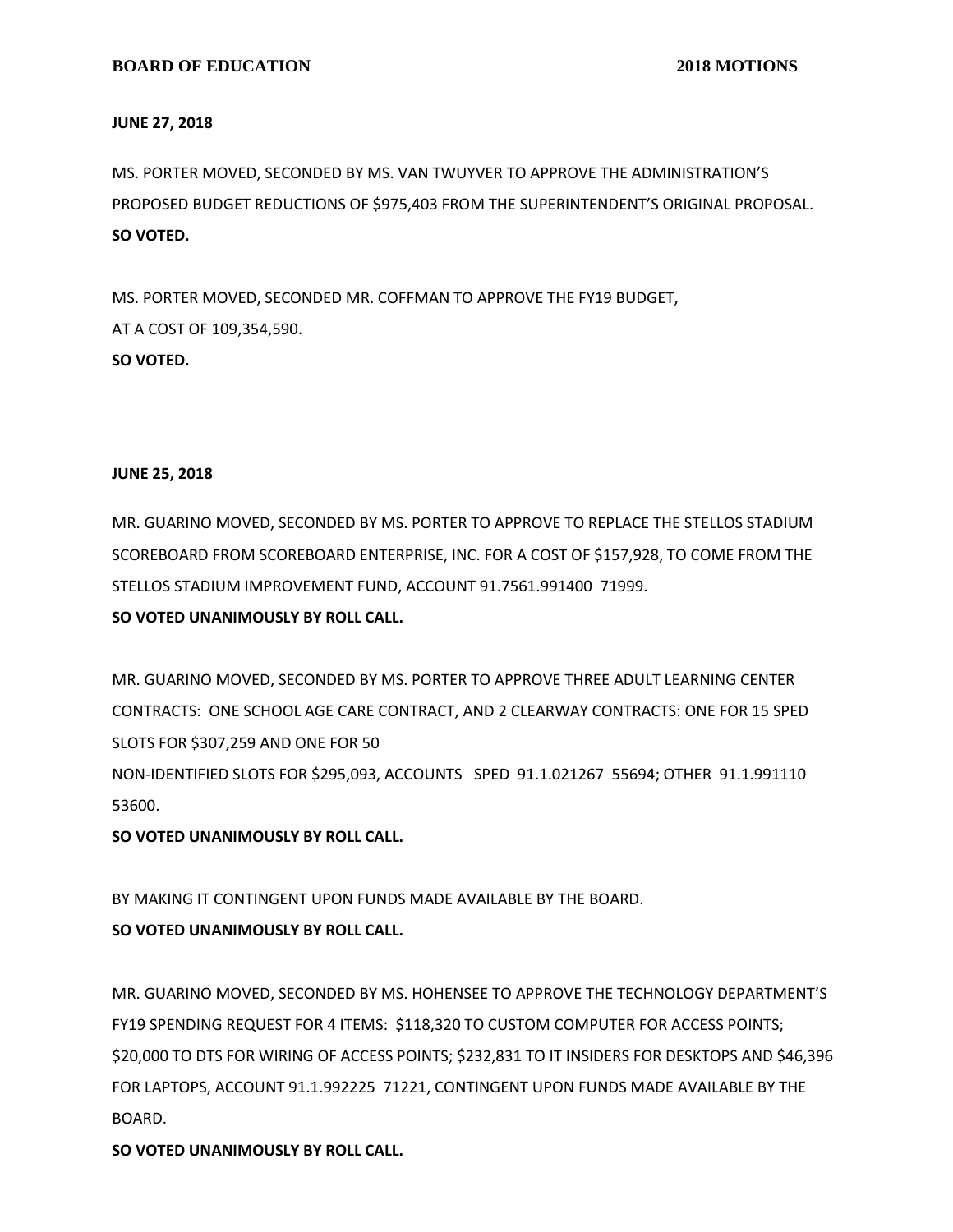MR. GUARINO MOVED, SECONDED BY MS. PORTER TO APPROVE THE MAY FY18 TRANSFER REPORT. **SO VOTED UNANIMOUSLY BY ROLL CALL.**

MS. TIMMONS MOVED, SECONDED BY MR. MOSHER TO RECOMMEND BOARD APPROVAL OF THE BRENTWOOD LEASE FROM BSP COTTON ROAD, FOR 3 YEARS, FOR A TOTAL OF \$399,097 FOR RENT AND \$66,577 FOR UTILITIES.

**SO VOTED UNANIMOUSLY BY ROLL CALL.**

MR. GUARINO MOVED, SECONDED BY MS. HOHENSEE TO RECOMMEND BOARD APPROVAL TO REQUEST BONDING OF \$461,230 FROM THE BOA, IF THEY PROVIDE THE \$65,000 FOR THE SWITCH GEAR RETROFIT AT MAIN DUNSTABLE SCHOOL, OR \$532,730 IF THEY DO NOT PROVIDE THE \$65,000, FOR OUR DEFERRED MAINTENANCE.

**SO VOTED BY ROLL CALL.** (8-1; Nay: Mr. Coffman)

MR. GUARINO MOVED, SECONDED BY MS. HOHENSEE TO RECOMMEND BOARD APPROVAL TO PROCEED WITH THE RETROFIT SWITCH GEAR FOR MAIN DUNSTABLE ELEMENTARY SCHOOL.

# **SO VOTED UNANIMOUSLY BY ROLL CALL.**

MR. GUARINO MOVED, SECONDED BY MS. PORTER TO RECOMMEND BOARD APPROVAL TO GRATEFULLY ACCEPT THIS GENERATION DONATION OF CHROME BOOKS TO BIRCH HILL ELEMENTARY SCHOOL.

**SO VOTED BY ROLL CALL.** (8-1; Nay: Mr. Coffman)

MS. RAYMOND MOVED, SECONDED BY MS. TIMMONS TO APPROVE POLICY BDF – ADVISORY COMMITTEES TO THE BOARD, AS AMENDED.

**SO VOTED BY ROLL CALL.** (7-2; Nay: Mr. Coffman, Ms. Hohensee)

MS. VAN TWUYVER MOVED, SECONDED BY MS. RAYMOND TO REPLACE PARAGRAPH 6 TO READ, "IF THERE IS AN EMERGENCY, THE BOARD MAY REVISE POLICIES OR ADOPT NEW ONES AT A REGULAR BOARD MEETING."

**SO VOTED UNANIMOUSLY BY ROLL CALL.**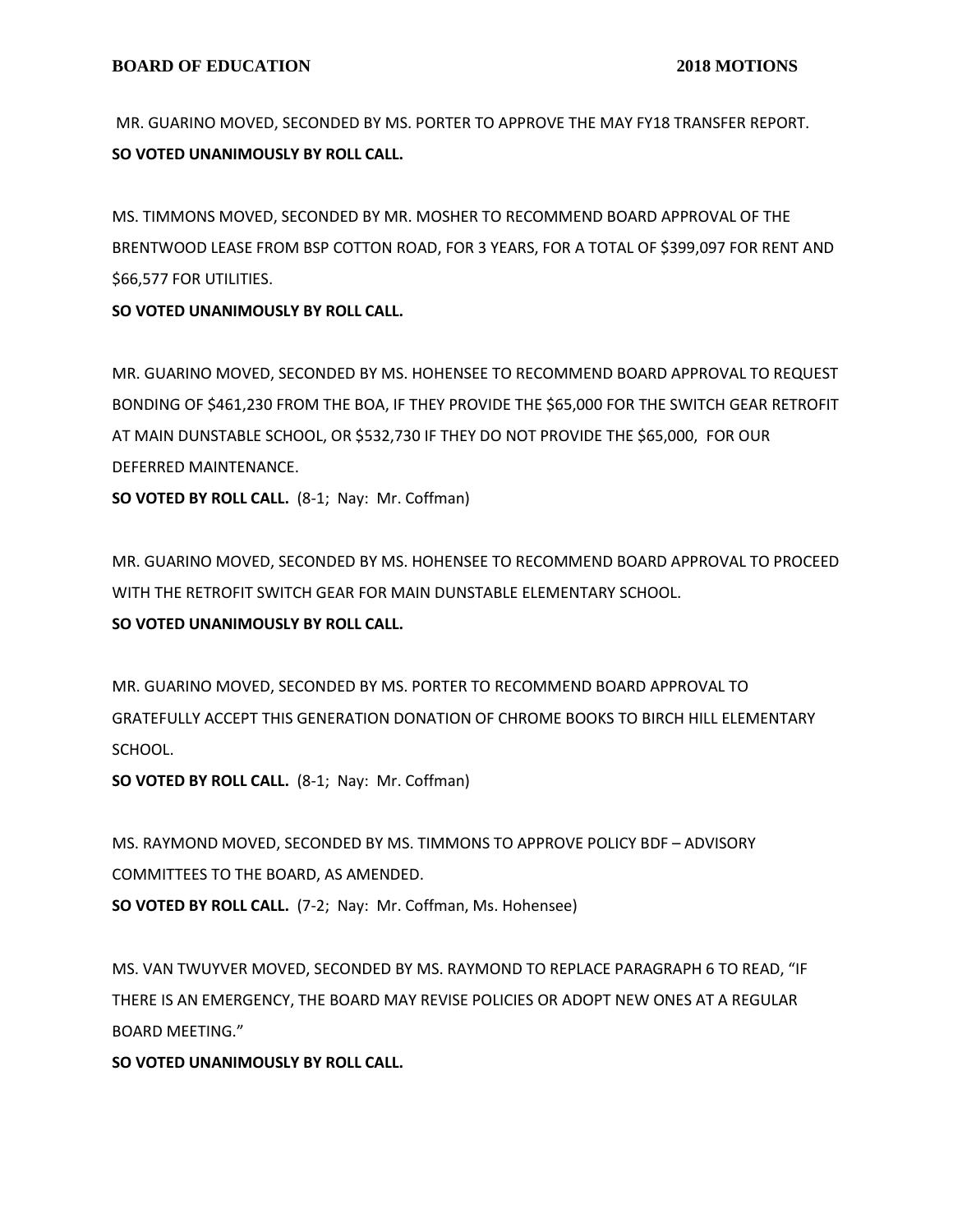MS. HOHENSEE MOVED, SECONDED BY MR. COFFMAN TO AMEND PARAGRAPH 4 TO CHANGE "A MAJORITY" TO "A 2/3" VOTE.

**Motion Fails by roll call.** (2-7; Yes: Mr. Coffman, Ms. Hohensee)

MS. HOHENSEE MOVED, SECONDED BY MR. COFFMAN TO AMEND THE FIRST PARAGRAPH TO CHANGE THE DATE TO WEDNESDAY AT 9:00 A.M.

**Motion Fails by roll call.** (4-5; Yes: Mr. Mosher, Mr. Coffman, Ms. Hohensee, Ms. Van Twuyver)

MS. RAYMOND MOVED, SECONDED BY MS. TIMMONS TO APPROVE POLICY BEDB – AGENDA PREPARATION AND DISSEMINATION, AS AMENDED TONIGHT. **SO VOTED BY ROLL CALL.** (6-3; Nay: Mr. Mosher, Mr. Coffman, Ms. Hohensee)

MS. HOHENSEE MOVED, SECONDED BY MR. COFFMAN TO AMEND THE MOTION TO ADD, "THE BOARD SHALL RECEIVE ANNUAL NOTIFICATION OF ALL COMPLAINTS AND **STATUS THEREOF." TO THE POLICY. Motion fails by roll call.** (2-7; Yes: Mr. Coffman, Ms. Hohensee)

MS. RAYMOND MOVED, SECONDED BY MS. TIMMONS TO APPROVE POLICY KE – PUBLIC COMPLAINTS, AS AMENDED.

**SO VOTED BY ROLL CALL.** (7-2; Nay: Mr. Coffman, Ms. Hohensee)

MS. RAYMOND MOVED, SECONDED BY MS. VAN TWUYVER TO RESCIND POLICY 1231 – INTERVIEW INTAKE FORM.

**SO VOTED UNANIMOUSLY BY ROLL CALL.**

MS. TIMMONS MOVED, SECONDED BY MS. VAN TWUYVER TO ACCEPT THE PERSONNEL RECOMMENDATIONS DATED JUNE 25, 2018 AS PRESENTED. **SO VOTED UNANIMOUSLY BY ROLL CALL.**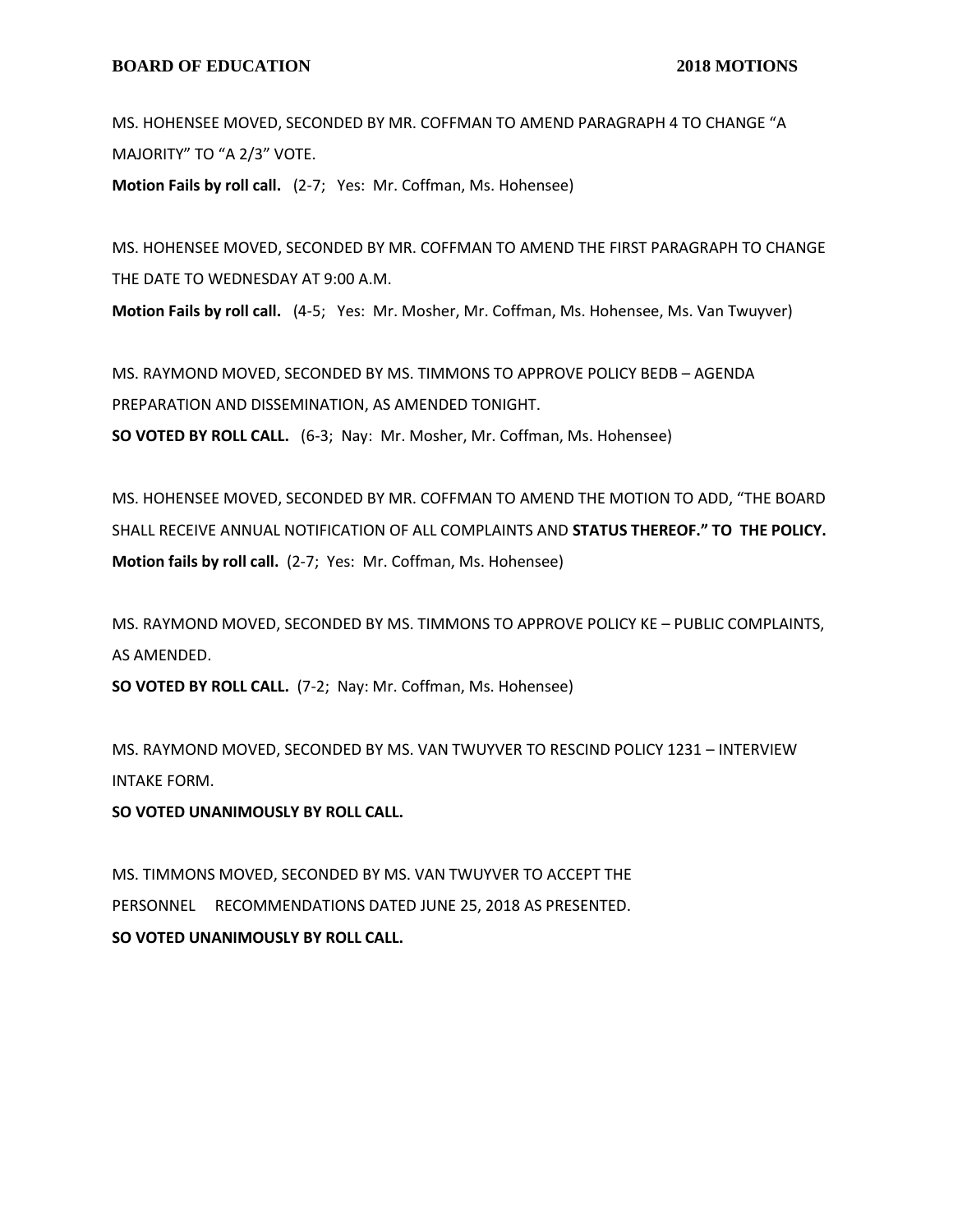#### **JUNE 11, 2018**

MR. GUARINO MOVED, SECONDED MS. TIMMONS BY TO APPROVE THE ADMINISTRATIVE PROPOSAL TO MOVE THE SCHOOL CONSTRUCTION PROCESS TO THE JSSBC FOR REVIEW, REFINEMENT AND EVALUATION.

**SO VOTED UNANIMOUSLY BY ROLL CALL.**

MS. RAYMOND MOVED TO OBJECT TO THE CONSIDERATION OF THE QUESTION, WHICH IS THE DISCUSSION OF THE RULES TO BE HELD AT WEDNESDAY'S MEETING. **SO VOTED BY ROLL CALL.** (7-2; Nay: Mr. Coffman, Ms. Hohensee)

MS. TIMMONS MOVED, SECONDED BY MS. VAN TWUYVER TO RECOMMEND BOARD APPROVAL OF AMANDA CIRRONE, ASSISTANT PRINCIPAL, MOUNT PLEASANT AND NEW SEARLES ELEMENTARY SCHOOL, FOR THE 2018-19 SCHOOL YEAR, AT AN ANNUAL SALARY OF \$73,500. **SO VOTED UNANIMOUSLY BY ROLL CALL.**

MS. HOHENSEE MOVED, SECONDED BY MR. COFFMAN TO ACCEPT THE NASHUA EDUCATION FOUNDATION GRANTS TOTALING \$13,743.53. **SO VOTED UNANIMOUSLY BY ROLL CALL.**

MS. HOHENSEE MOVED, SECONDED BY MR. COFFMAN TO APPROVE THE NASHUA ASSOCIATION OF SCHOOL PRINCIPAL'S CONTRACT DATED 2018-2022 AS AMENDED IN NON-PUBLIC. **SO VOTED BY ROLL CALL.** (8-0; Ms. Raymond not present for vote)

#### **MAY 29, 2018**

MR. MOSHER MOVED, SECONDED BY MS. TIMMONS TO APPROVE THE PERSONNEL RECOMMENDATIONS THAT WERE REMOVED FROM THE CONSENT AGENDA. **SO VOTED BY ROLL CALL.** (6-3: Nay: Mr. Coffman, Ms. Hohensee; Abstained: Ms. Oden)

MS. RAYMOND MOVED, SECONDED BY MS. HOHENSEE TO APPROVE THE FOLLOWING POLICY NAME CHANGES: POLICY 1124 POLICY BDEC-CURRICULUM AND EVALUATION COMMITTEE, CHANGE POLICY 1126 TO POLICY BDED-FINANCE AND OPERATIONS COMMITTEE, AND CHANGE POLICY 1127 TO POLICY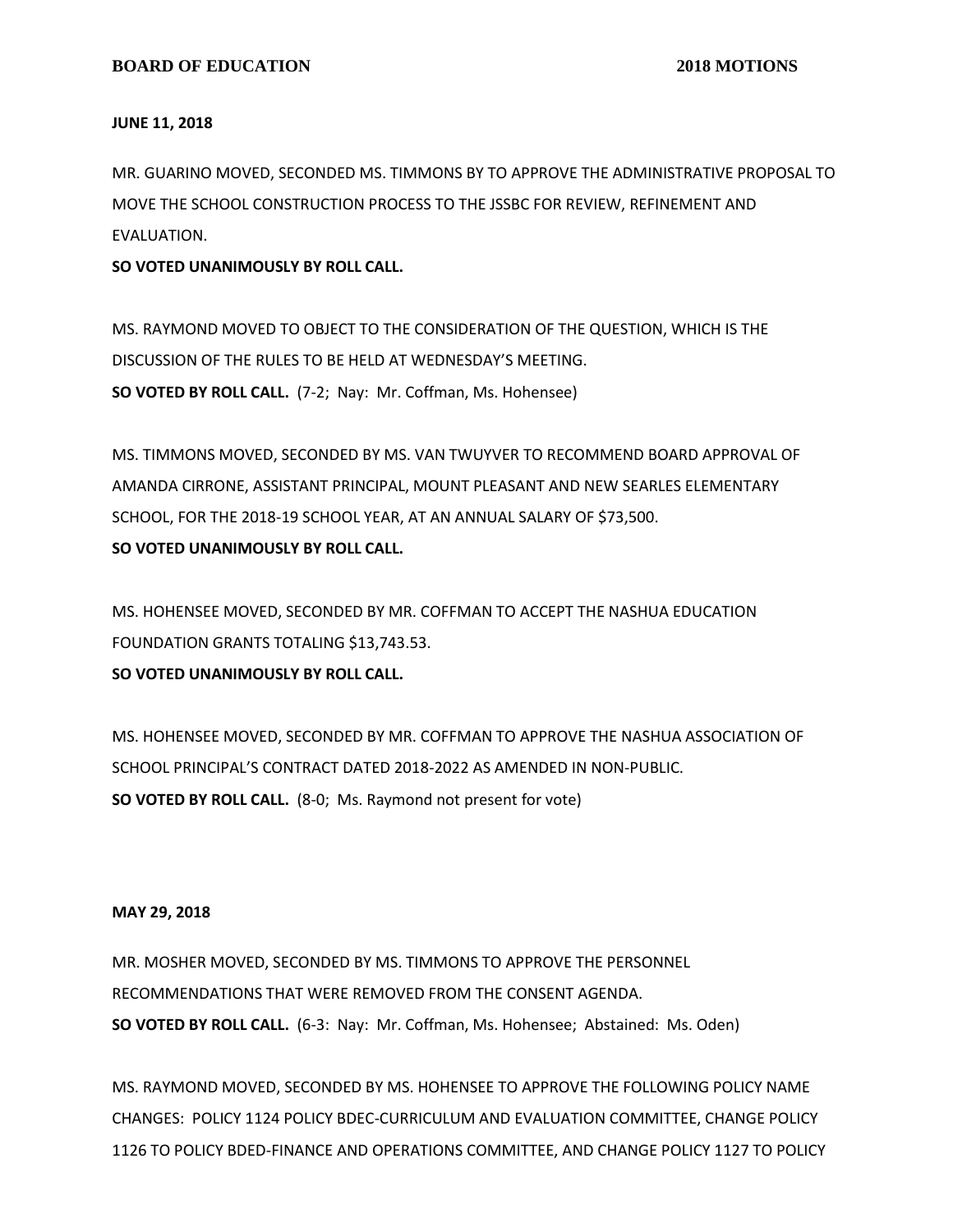BDEE-BUDGET COMMITTEE.

# **SO VOTED UNANIMOUSLY BY ROLL CALL.**

MS. RAYMOND MOVED, SECONDED BY MS. HOHENSEE TO RESCIND POLICY 1124-COMMITTEE ON CURRICULUM AND EVALUATION, POLICY 1126-COMMITTEE ON FINANCE AND OPERATIONS, AND POLICY 1127-COMMITTEE ON BUDGET.

**SO VOTED UNANIMOUSLY BY ROLL CALL.**

MS. RAYMOND MOVED, SECONDED BY MS. HOHENSEE TO APPROVE IHCD, ADVANCED COURSE WORK/ADVANCED PLACEMENT COURSE, AS PRESENTED. **SO VOTED UNANIMOUSLY BY ROLL CALL.**

MS. RAYMOND MOVED, SECONDED BY MS. HOHENSEE TO RESCIND POLICY 5420-RULES AND REGULATIONS FOR SCHOOL BUS STUDENTS (POLICY JIC FOR REFERENCE). **SO VOTED UNANIMOUSLY BY ROLL CALL.**

MS. RAYMOND MOVED, SECONDED BY MS. HOHENSEE TO APPROVE TO RENAME POLICY 5210 TO POLICY EEA-PUPIL TRANSPORTATION SERVICES, AND TO APPROVE THE LANGUAGE CHANGES MADE TO POLICY EEA.

**SO VOTED UNANIMOUSLY BY ROLL CALL.**

MS. RAYMOND MOVED, SECONDED BY MS. HOHENSEE TO RESCIND POLICY 5210.

**SO VOTED UNANIMOUSLY BY ROLL CALL.**

MS. VAN TWUYVER MOVED, SECONDED BY MS. RAYMOND TO ALIGN OUR K-12 CURRICULUM TO THE NEXT GENERATION SCIENCE STANDARDS. **SO VOTED BY ROLL CALL.** (8-1; Nay: Ms. Hohensee)

MS. VAN TWUYVER MOVED, SECONDED BY MS. RAYMOND TO EXTEND THE MIDDLE SCHOOL SCIENCE RESOURCES PILOT THROUGH THE 2018-19 SCHOOL YEAR.

**SO VOTED UNANIMOUSLY BY ROLL CALL.**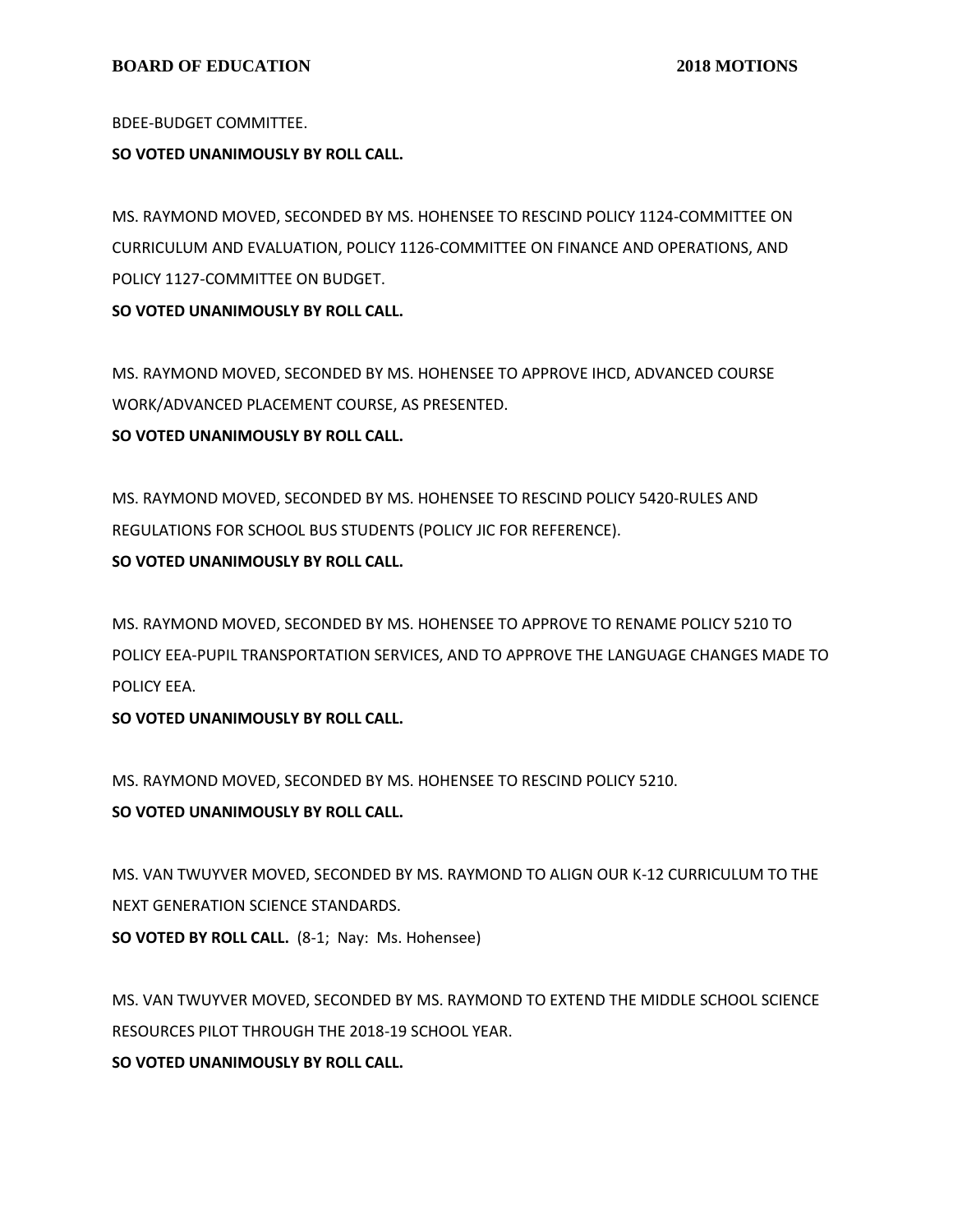MS. PORTER MOVED, SECONDED BY MS. VAN TWUYVER TO APPROVE HEATHER LEWSEY, ASSISTANT PRINCIPAL, NHS NORTH, FOR THE 2018-19 SCHOOL YEAR, AT AN ANNUAL SALARY OF \$84,250. **SO VOTED UNANIMOUSLY BY ROLL CALL.**

MR. COFFMAN MOVED, SECONDED BY MS. HOHENSEE TO REQUIRE BOE APPROVAL OF ALL STRATEGIC PLANNING COMMITTEE MEMBERS AFTER THE BOARD HAS REVIEWED THEIR BIOGRAPHIES OR RESUMES, CONDUCTED INTERVIEWS AND DETERMINED THEIR SUITABILITY TO SERVE ON THE COMMITTEE.

**Motion Fails by roll call.** (3-6; Yes: Mr. Coffman, Ms. Hohensee, Ms. Van Twuyver)

MS. HOHENSEE MOVED, SECONDED BY MR. COFFMAN TO ELIMINATE THE PROFESSIONAL DEVELOPMENT FOR TEACHERS ON FRIDAY, JUNE 22; TO INVITE ALL STAFF MEMBERS ON JUNE 25TH FOR THE PD ON SAFETY AND AGAIN IN THE FALL; AND TO WAIVE MONDAY AS A WORK DAY FOR PARAS, SECRETARIES, FOOD SERVICE AND ALL HOURLY STAFF NOT SUPPORTED BY UNIONS. **Motion Fails by roll call.** (2-7; Yes: Mr. Coffman, Ms. Hohensee)

#### **MAY 14, 2018**

MR. GUARINO MOVED, SECONDED BY MR. MOSHER TO APPROVE THE BICENTENNIAL AND FAIRGROUNDS ELEMENTARY SCHOOLS' PLAYGROUND IMPROVEMENT PROJECTS. **SO VOTED UNANIMOUSLY BY ROLL CALL.**

MR. GUARINO MOVED, SECONDED BY MS. TIMMONS TO APPROVE THE PURCHASE OF NEW FACILITIES CALENDAR SOFTWARE FROM MASTER LIBRARY AT A COST OF \$9,250. **SO VOTED BY ROLL CALL**. (7-2; Nay: Mr. Coffman, Ms. Hohensee)

MR. COFFMAN MOVED, SECONDED BY MS. VAN TWUYVER TO REQUIRE ALL STRATEGIC PLANNING MEETINGS MEET THE SAME CRITERIA AS PUBLIC BOARD MEETINGS, INCLUDING: POLICY BCE; BE OFFICIALLY NOTICED; BE HELD IN THE EVENING; ARE AUDIO RECORDED; PROVIDE TRANSCRIBED MEETING MINUTES IN WRITTEN AND AUDIO FORM WITHIN 5 DAYS; ARE BROADCAST ON COMMUNITY TV; INCLUDE 2 PUBLIC COMMENT PERIODS PER SESSION; ARE SUBJECT TO ALL RIGHT TO KNOW LAW PROVISIONS; ARE SUBJECT TO ALL BOE POLICIES; SHALL REPORT TO THE BOARD AT EVERY BOE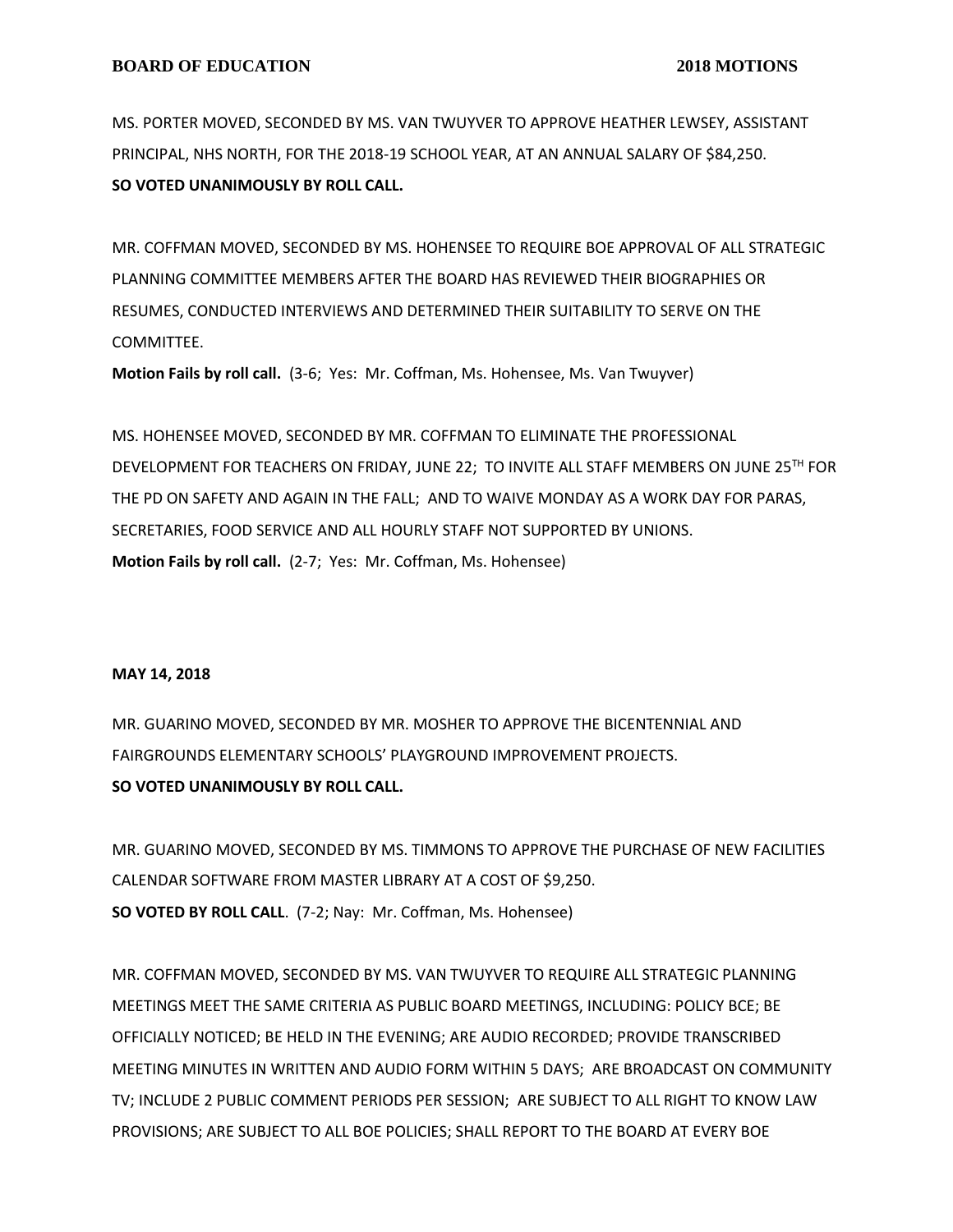MEETING; CAN ONLY MAKE RECOMMENDATIONS TO THE BOARD; THE ONLY EXCEPTIONS ARE THAT THIS COMMITTEE CANNOT CONDUCT NON-PUBLIC SESSIONS AND NON MEETINGS WITH AN ATTORNEY. **Motion fails by roll call.** (3-6; Yes: Mr. Coffman, Ms. Hohensee, Ms. Van Twuyver

MR. GUARINO MOVED, SECONDED BY MS. TIMMONS TO MOVE FORWARD WITH THE UNH CLIMATE AND CULTURE 2-YEAR FOLLOW-UP SURVEY. **SO VOTED BY ROLL CALL.** (6-3; Nay: Mr. Mosher, Mr. Coffman, Ms. Hohensee)

MS. TIMMONS MOVED, SECONDED BY MS. VAN TWUYVER TO RECONSIDER THE APPROVAL OF THE 2018-2019 TEACHER / PRINCIPAL RENOMINATION LIST, DATED APRIL 30, 2018. **SO VOTED UNANIMOUSLY BY ROLL CALL.**

MS. TIMMONS MOVED, SECONDED BY MS. VAN TWUYVER TO APPROVE OF THE 2018-2019 TEACHER / PRINCIPAL RENOMINATION LIST, DATED APRIL 30, 2018. **SO VOTED BY ROLL CALL.** (8-0; Ms. Oden abstained)

MR. COFFMAN MOVED, SECONDED BY MS. HOHENSEE TO SEND PUBLIC SCHOOL CHOICE PASSPORTS TO THE CURRICULUM & EVALUATION COMMITTEE.

**Motion Fails by roll call.**

(3-5; Yes: Mr. Mosher, Mr. Coffman, Ms. Hohensee; Ms. Van Twuyver abstained)

# **APRIL 30, 2018**

MR. GUARINO MOVED, SECONDED BY MS. TIMMONS TO APPROVE THE EAGLE SCOUT PROJECT FOR AMHERST STREET SCHOOL.

#### **SO VOTED.**

MR. GUARINO MOVED, SECONDED BY MS. TIMMONS TO APPROVE THE 3-YEAR CONTRACT WITH PERFORMANCE REHAB, ACCOUNT 91.1.031408/041408 53628. **SO VOTED.**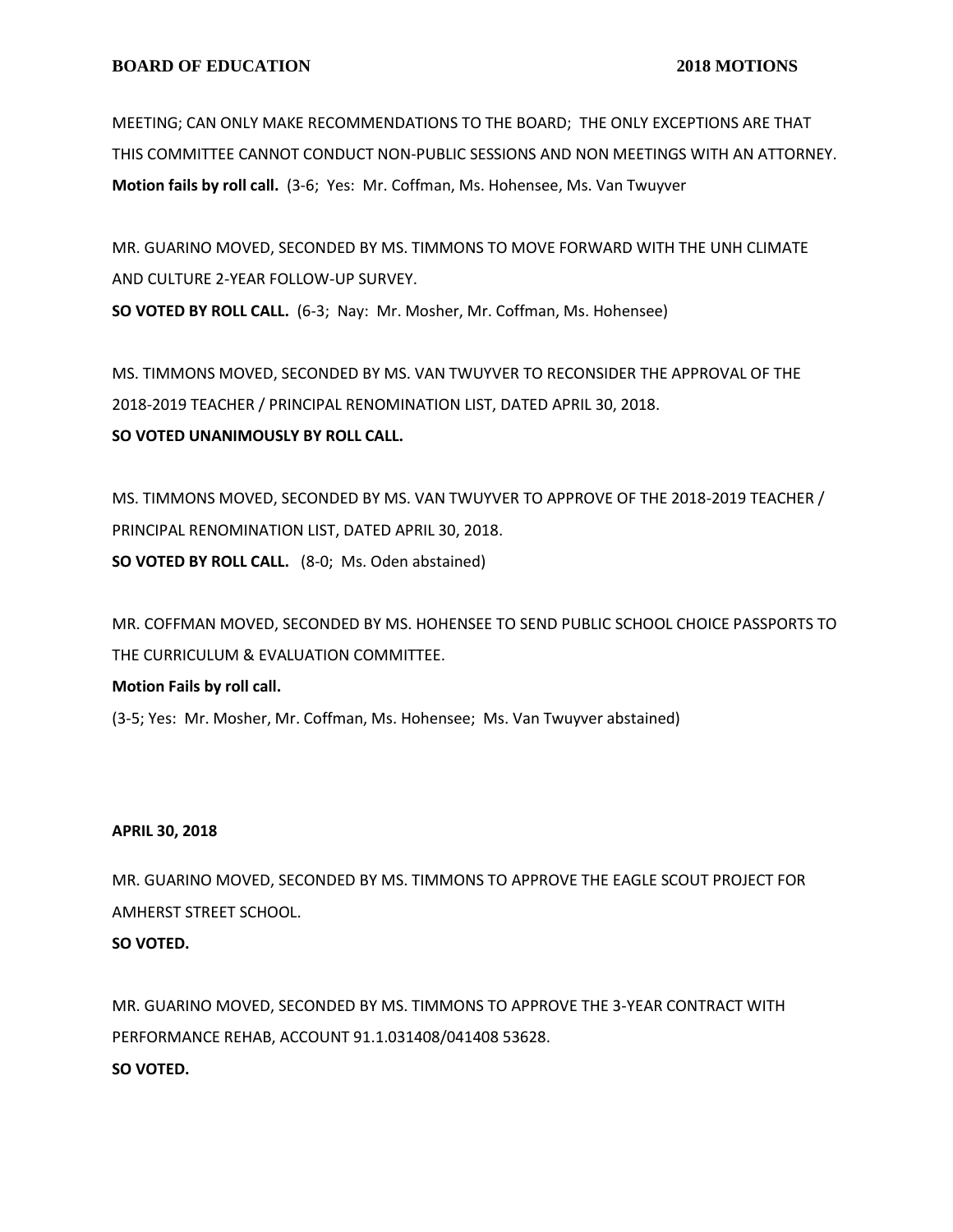MR. GUARINO MOVED, SECONDED BY MS. TIMMONS TO AWARD THE ENERGY PERFORMANCE CONTRACTING WORK TO EEI.

**SO VOTED.**

MS. RAYMOND MOVED, SECONDED BY MS. VAN TWUYVER TO APPROVE POLICY BEDG – MINUTES, AS AMENDED. **SO VOTED**.

MS. RAYMOND MOVED, SECONDED BY MS. VAN TWUYVER TO RESCIND POLICY 1132 – DISTRIBUTION OF MINUTES.

# **SO VOTED.**

MS. RAYMOND MOVED, SECONDED BY MS. VAN TWUYVER TO APPROVE POLICY BDEA – POLICY COMMITTEE, AS AMENDED.

#### **SO VOTED**

MR. COFFMAN MOVED, SECONDED BY MS. VAN TWUYVER TO AMEND THE MOTION TO STRIKE THE LAST SENTENCE ON THE FIRST PAGE, "IT IS THE RESPONSIBILITY OF THE SUPERINTENDENT OR HIS/HER DESIGNEE TO WORK WITH THE COMMITTEE CHAIR TO ENSURE THAT MEETINGS END WITHIN 90 MINUTES."

**Motion Fails by roll call.** (4-4; No: Ms. Oden, Ms. Timmons, Mr. Guarino, Ms. Porter)

MS. RAYMOND MOVED, SECONDED BY MR. GUARINO TO APPROVE AMENDED POLICY BDE, COMMITTEES AND DELEGATES, BY CHANGING THE FIRST WORD IN THE LAST PARAGRAPH FROM "THE" TO "ANY" AND CHANGING "BY 30 MINUTE INCREMENTS" TO "UP TO 30-MINUTE INCREMENTS". **SO VOTED BY ROLL CALL.** (5-3; No: Mr. Coffman, Ms. Hohensee, Ms. Van Twuyver

MS. RAYMOND MOVED, SECONDED BY MS. VAN TWUYVER TO APPROVE POLICY GBL AS AMENDED; TO FORMAT IT TO BE IN COMPLIANCE WITH OTHER POLICIES, AND CORRECT THE PLACEMENT OF THE APOSTROPHE IN THE 2<sup>ND</sup> PARAGRAPH, AS NOTED.

**SO VOTED.**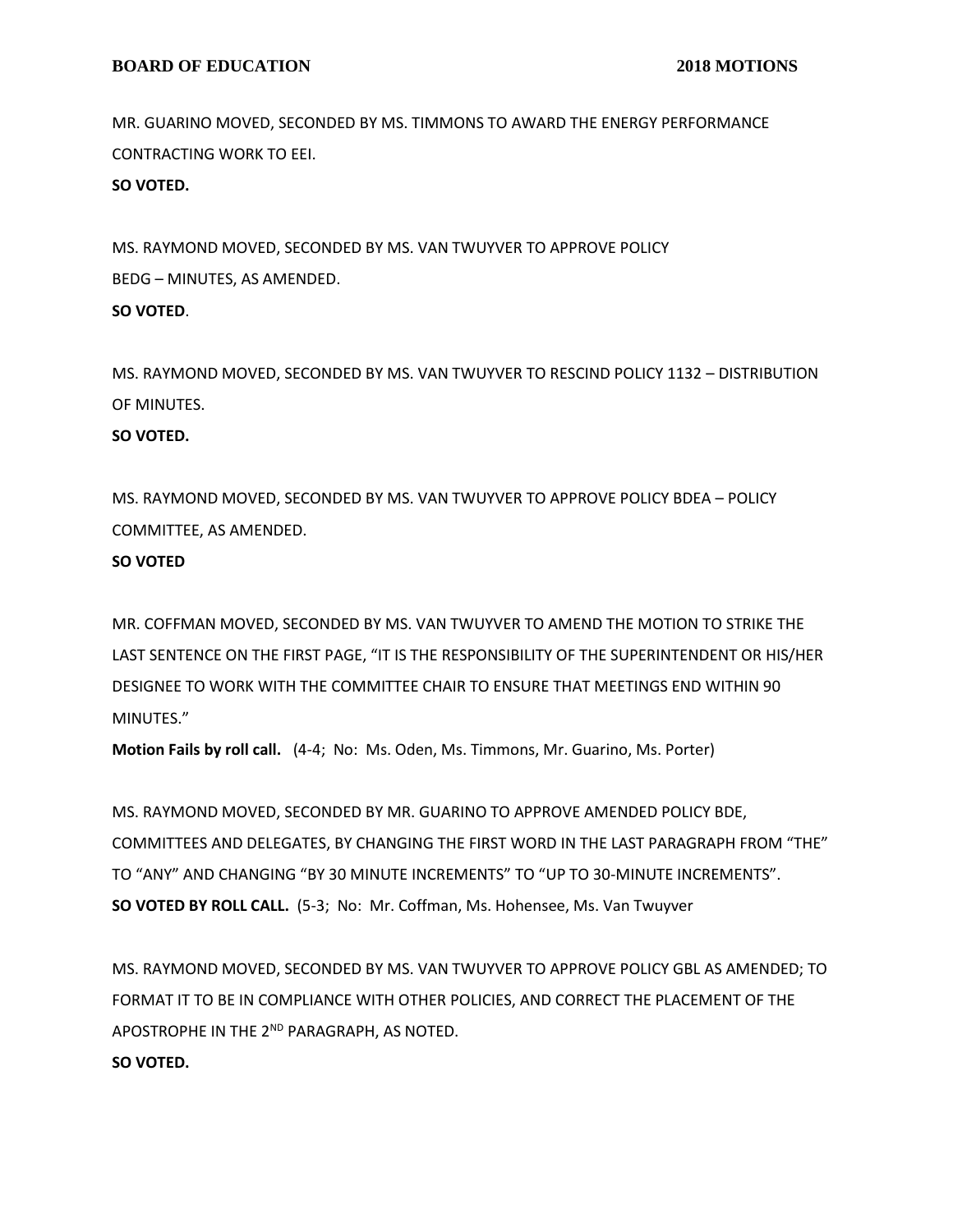MS. HOHENSEE MOVED, SECONDED BY MR. COFFMAN TO RESCIND POLICY 8201, ADMINISTRATIVE & SUPERVISING VACANCIES.

**SO VOTED.**

MS. TIMMONS MOVED, SECONDED BY MR. COFFMAN TO APPROVE ADMINISTRATIVE RECOMMENDATION OF RICHARD BOARDMAN, PRINCIPAL, MT. PLEASANT ELEMENTARY, FOR THE 2018- 19 SCHOOL YEAR AT AN ANNUAL SALARY OF \$94,625. **SO VOTED.**

MS. TIMMONS MOVED, SECONDED BY MR. COFFMAN TO APPROVE THE 2018-19 TEACHER/PRINCIPAL RENOMINATION LIST DATED APRIL 30, 2018. **SO VOTED.**

MS. TIMMONS MOVED, SECONDED BY MS. VAN TWUYVER TO APPROVE THE PERSONNEL RECOMMENDATIONS DATED APRIL 18, 2018**.**

#### **SO VOTED.**

MR. COFFMAN MOVED, SECONDED BY MS. VAN TWUYVER TO WELCOME THE PUBLIC AND ENCOURAGE ALL SCHOOL COMMUNITY MEMBERS INCLUDING PARENTS, TEACHERS, STUDENTS, STAFF, ADMINISTRATORS AND FORMER EMPLOYEES TO FREELY AND DIRECTLY COMMUNICATE WITH INDIVIDUAL MEMBERS OF THE BOE ON ANY MATTER, WITHOUT PRIOR ADMINISTRATIVE NOTIFICATION, REVIEW OR CONSENT AND WITHOUT FEAR OF RETRIBUTION OR RETALIATION PURSUANT TO EXISTING BOARD POLICY IJNDB-R.

**Motion fails by roll call.** (4-4; Yes: Mr. Coffman, Ms. Raymond, Ms. Hohensee, Ms. Van Twuyver)

#### **APRIL 09, 2018**

MR. COFFMAN MOVED, SECONDED BY MS. HOHENSEE TO RECONSIDER THE BUDGET COMMITTEE'S APPROVED BUDGET, AND SEND IT BACK TO THE BUDGET COMMITTEE FOR FURTHER DELIBERATIONS.

**Motion fails by roll call.** (3-6; Yes: Mr. Coffman, Ms. Hohensee, Ms. Van Twuyver)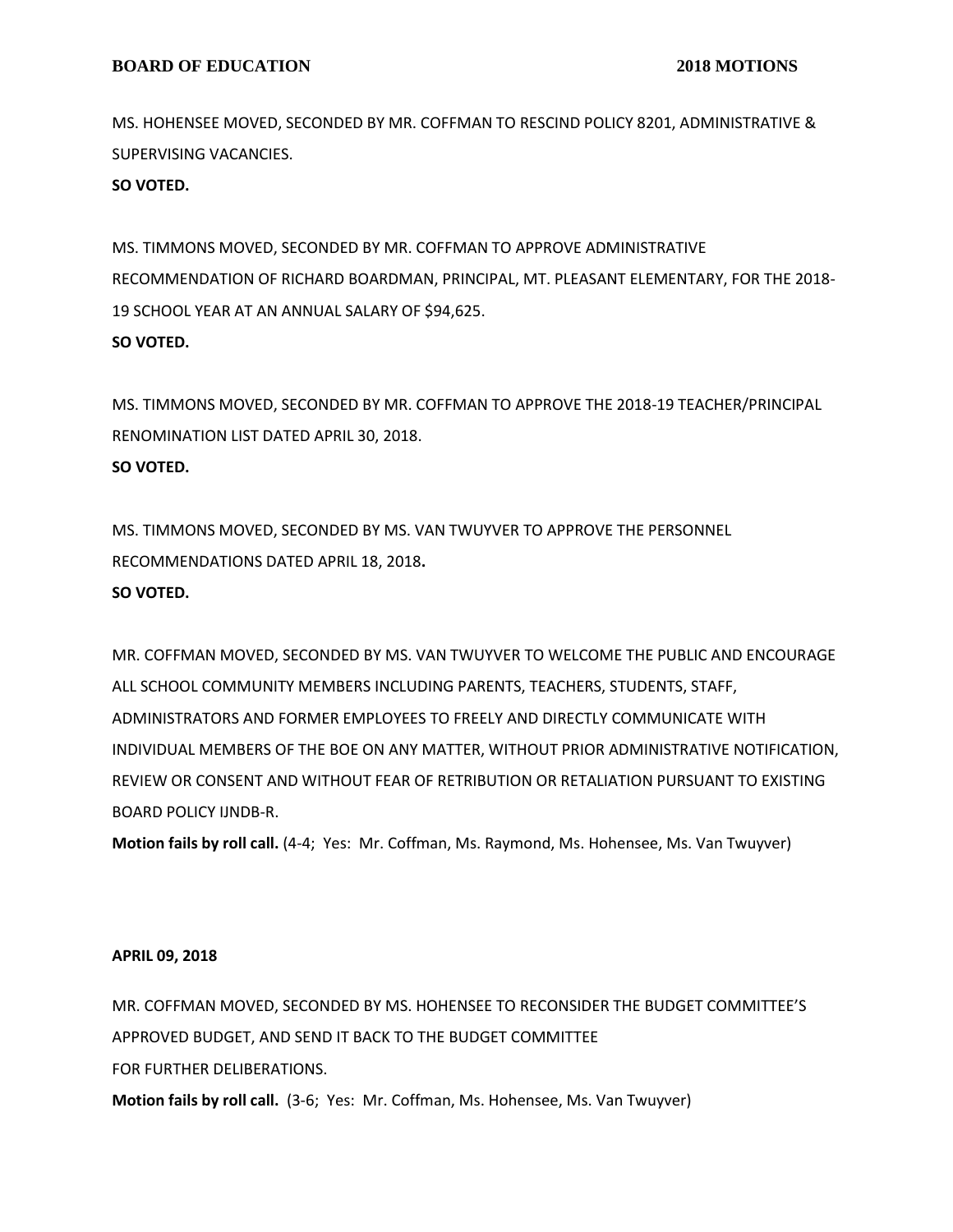MS. RAYMOND MOVED, SECONDED BY MS. TIMMONS TO SEND THE FY19 SUPERINTENDENT'S BUDGET OF \$110,329,993, WHICH REPRESENTS A 3.41% FY18 BUDGET INCREASE, TO THE BOARD OF ALDERMEN FOR APPROVAL.

**SO VOTED BY ROLL CALL.** (6-3; Nay: Mr. Coffman, Ms. Hohensee, Ms. Van Twuyver)

MS. HOHENSEE MOVED, SECONDED BY MR. COFFMAN TO AMEND THE MOTION TO READ "…THE ADMINISTRATION BUILDING AND NHS NORTH." AND TO POST A SIGN AT CENTRAL OFFICE THAT SAYS "DISTRICT ID BADGES ARE NEEDED BEYOND THIS POINT" FOR THE TWO HALLWAYS. **Motion fails by roll call.** (3-6: Yes: Mr. Coffman, Ms. Hohensee, Ms. Van Twuyver)

MR. COFFMAN MOVED, SECONDED BY MS. VAN TWUYVER TO DIRECT THE SUPERINTENDENT TO REINSTATE KEYCARD ACCESS FOR ALL BOARD MEMBERS FOR THE ADMINISTRATION BUILDING AND DISTRICT SCHOOLS.

**Motion fails by roll call.** (4-5: (Yes: Mr. Mosher, Mr. Coffman, Ms. Hohensee, Ms. Van Twuyver)

MS. HOHENSEE MOVED, SECONDED BY MS. RAYMOND TO SEND THE KEYCARD ACCESS DISCUSSION TO THE POLICY COMMITTEE.

**SO VOTED BY ROLL CALL.** (7-0-; Mr. Coffman not present for vote)

MS. TIMMONS MOVED, SECONDED BY MS. HOHENSEE TO APPROVE THE POLICE SECURITY TRAINING FOR THE DISTRICT.

**SO VOTED UNANIMOUSLY BY ROLL CALL.**

## **MARCH 26, 2018**

MR. GUARINO MOVED, SECONDED BY MS. HOHENSEE TO APPROVE RECEIPT OF THE PUBLIC SCHOOL INFRASTRUCTURE FUND GRANTS IN THE TOTAL AMOUNT OF \$399,034.79 WITH THE STIPULATION THAT SOME OF THE GRANTS REMAIN PENDING AT THE STATE LEVEL.

# **SO VOTED UNANIMOUSLY BY ROLL CALL.**

MR. GUARINO MOVED, SECONDED BY MS. HOHENSEE TO APPROVE THE PURCHASE OF 6 UNIT VENTILATORS, MODEL VUVE100, FROM TRANE U.S. INC., IN THE AMOUNT OF \$23,500, ACCOUNT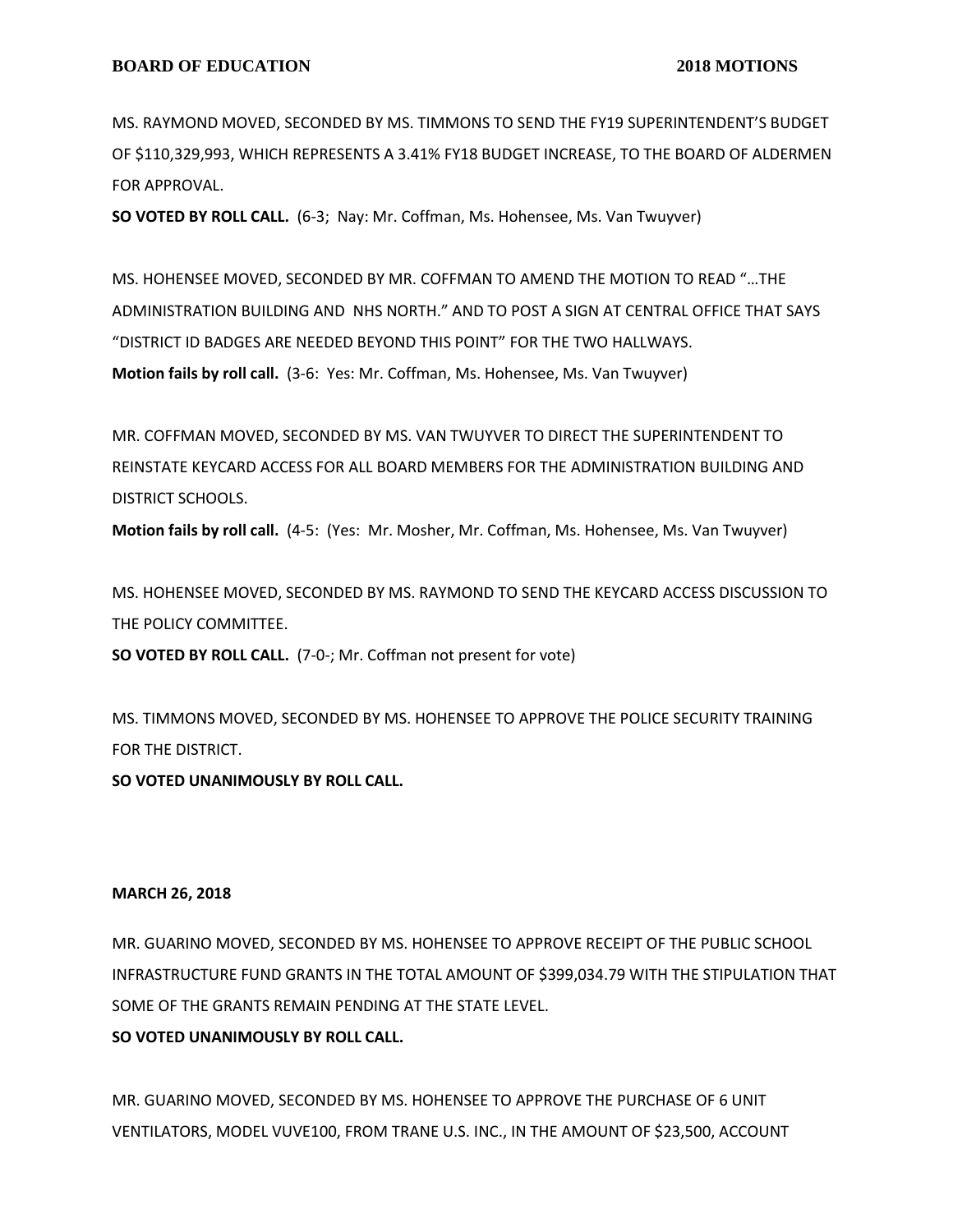91.1001.994600 031100-0000, DEFERRED MAINTENANCE.

#### **SO VOTED UNANIMOUSLY BY ROLL CALL.**

MR. GUARINO MOVED, SECONDED BY MS. RAYMOND TO APPROVE THE NASHUA SCHOOL DISTRICT JOIN THE SOLAR FARM PROGRAM WITH NE SOLAR GARDEN.

**SO VOTED UNANIMOUSLY BY ROLL CALL.**

MR. GUARINO MOVED, SECONDED BY MR. MOSHER TO APPROVE EVERSOURCE'S SMART START PROGRAM FOR BICENTENNIAL ELEMENTARY AND FAIRGROUNDS MIDDLE SCHOOL. **SO VOTED UNANIMOUSLY BY ROLL CALL.**

MR. GUARINO MOVED, SECONDED BY MR. HOHENSEE TO APPROVE THE NHS SOUTH \$9,000 TRANSFER FROM POSTAGE TO FURNITURE TO PURCHASE CHAIRS.

## **SO VOTED UNANIMOUSLY BY ROLL CALL.**

MS. TIMMONS MOVED, SECONDED BY MS. RAYMOND TO APPROVE THE PERSONNEL RECOMMENDATIONS DATED MARCH 26, 2018 AS PRESENTED.

**SO VOTED UNANIMOUSLY BY ROLL CALL.**

MS. TIMMONS MOVED, SECONDED BY MS. HOHENSEE TO APPROVE NATHAN BURNS, PRINCIPAL, NHS NORTH, FOR THE 2018-19 SCHOOL YEAR, AT AN ANNUAL SALARY OF \$103,625 **SO VOTED UNANIMOUSLY BY ROLL CALL.**

MS. TIMMONS MOVED, SECONDED BY MS. HOHENSEE TO APPROVE MARCIA BAGLEY, DIRECTOR OF SPECIAL EDUCATION, DISTRICT WIDE, FOR THE 2018-19 SCHOOL YEAR, AT AN ANNUAL SALARY OF \$95,00.

## **SO VOTED UNANIMOUSLY BY ROLL CALL.**

MS. TIMMONS MOVED, SECONDED BY MS. HOHENSEE TO APPROVE CHAS MILLER, PRINCIPAL, LEDGE STREET ELEMENTARY, FOR THE 2018-19 SCHOOL YEAR, AT AN ANNUAL SALARY OF \$103,300. **SO VOTED UNANIMOUSLY BY ROLL CALL.**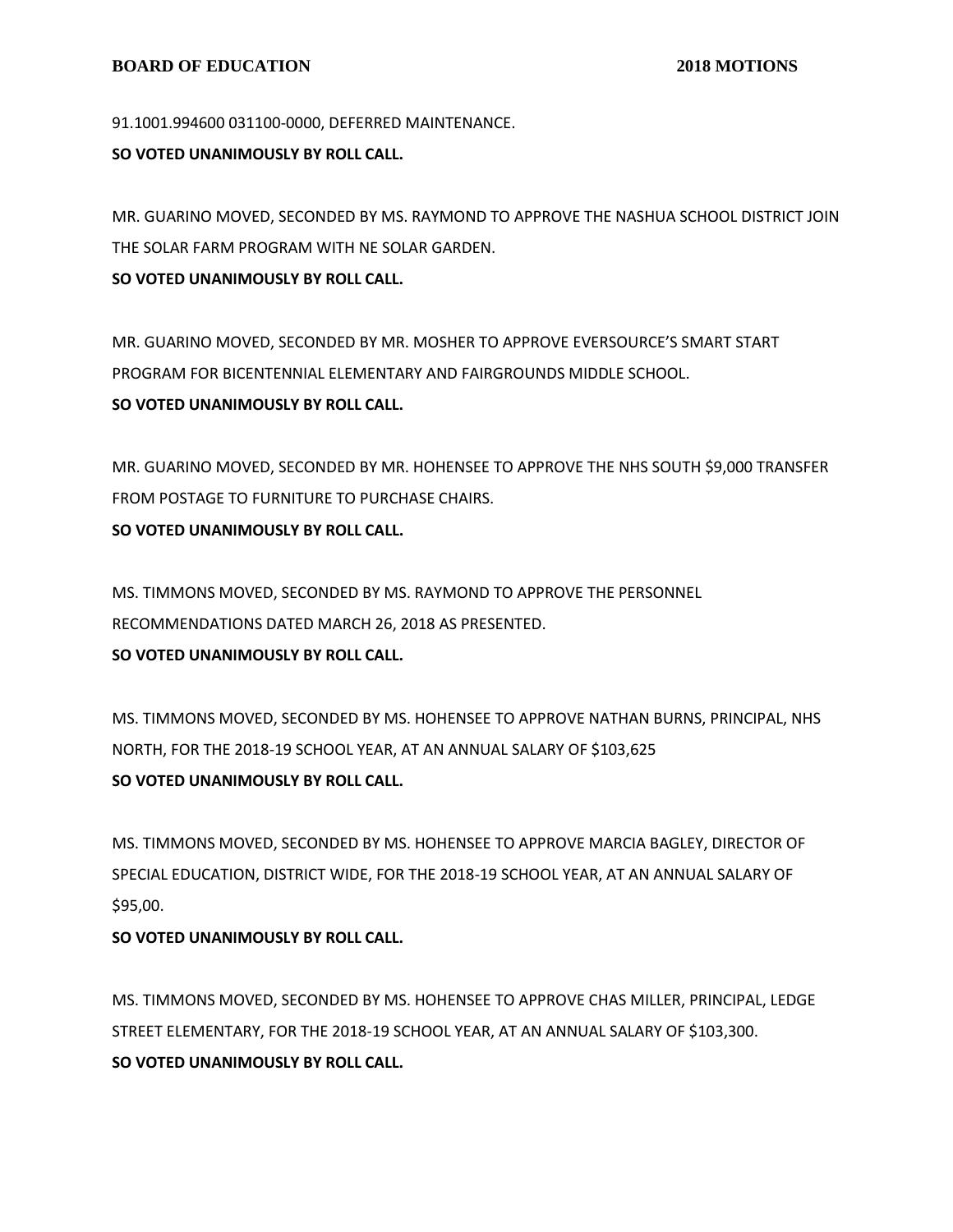MS. RAYMOND MOVED, SECONDED BY MR. GUARINO TO CONTINUE THIS DISCUSSION FOR ANOTHER 30 MINUTES.

**SO VOTED UNANIMOUSLY BY ROLL CALL.**

MR. GUARINO MOVED, SECONDED BY MS. TIMMONS TO ACCEPT DR. MOSLEY'S PLAN TO DESIGNATE JUNE 15, 2018 AS THE LAST DAY OF SCHOOL, AND ACCEPT HIS PLANS FOR PROFESSIONAL DEVELOPMENT FOR THE REMAINDER OF THE TIME, FOR STAFF. **SO VOTED BY ROLL CALL.** (5-3; Nay: Mr. Coffman, Ms. Hohensee, Ms. Van Twuyver)

MS. HOHENSEE MOVED, SECONDED BY MR. COFFMAN TO EXTEND THE MEETING BY 30 MINUTES.

**Motion fails by roll call vote.** (4-4; Nay: Mr. Mosher, Ms. Oden, Ms. Timmons, Mr. Guarino)

#### **MARCH 12, 2018**

MS. HOHENSEE MOVED, SECONDED BY MR. COFFMAN TO AMEND THE MOTION TO CHANGE THE 2 ND PARAGRAPH TO READ "ANY ADDITIONAL 30 MINUTE EXTENSION…" RATHER THAN "THE ADDITIONAL 30 MINUTE EXTENSION…" FOR MORE CLARITY. **SO VOTED BY ROLL CALL.** (4-2; Nay: Mr. Mosher, Ms. Timmons)

MR. GUARINO MOVED, SECONDED BY MS. TIMMONS TO APPROVE POLICY BEA – REGULAR BOARD MEETINGS, TO BE EFFECTIVE MARCH 2018, AS AMENDED. **SO VOTED BY ROLL CALL.** (4-2; Nay: Mr. Coffman, Ms. Hohensee)

MR. COFFMAN MOVED, SECONDED BY MS. HOHENSEE TO APPROVE POLICY JLCJ – CONCUSSION & HEAD INJURIES FOR STUDENT ATHLETES AS AMENDED AND ADD THE AREA IN RED ALONG WITH THE URL'S TO PROTOCOL.

**SO VOTED UNANIMOUSLY BY ROLL CALL.**

MR. COFFMAN MOVED, SECONDED BY MS. HOHENSEE TO APPROVE POLICY JLCK – PHYSICAL HEALTH NEEDS OF STUDENTS.

**SO VOTED UNANIMOUSLY BY ROLL CALL.**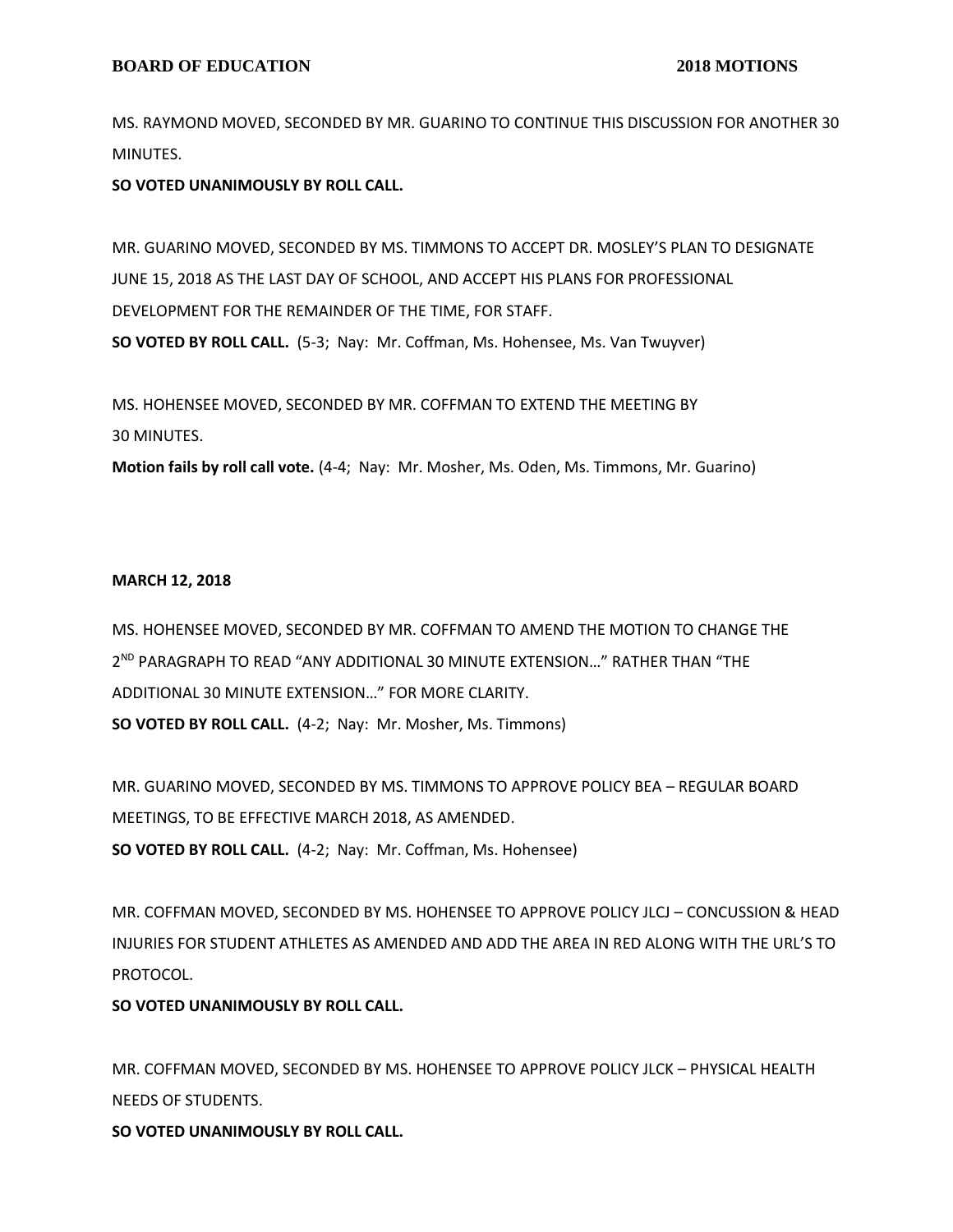MR. COFFMAN MOVED, SECONDED BY MS. HOHENSEE TO RESCIND POLICY 4234 – DOWN SYNDROME STUDENTS.

**SO VOTED UNANIMOUSLY BY ROLL CALL.**

MR. COFFMAN MOVED, SECONDED BY MS. HOHENSEE TO APPROVE POLICY JLCC – COMMUNICABLE DISEASES.

**SO VOTED UNANIMOUSLY BY ROLL CALL.**

MR. COFFMAN MOVED, SECONDED BY MR. MOSHER TO RESCIND POLICY 4230 – COMMUNICABLE DISEASES.

**SO VOTED UNANIMOUSLY BY ROLL CALL.**

MR. COFFMAN MOVED, SECONDED BY MS. HOHENSEE TO AMEND THE MOTION BY DELETING THE SECOND PARAGRAPH OF POLICY 3221 IN IT'S ENTIRETY. **SO VOTED BY ROLL CALL.** (5-1; No: Ms. Oden)

MR. COFFMAN MOVED, SECONDED BY MS. HOHENSEE TO RESCIND POLICY 3221 – CANCELLATION OR ALTERATION OF LENGTH OF SCHOOL DAY.

**SO VOTED BY ROLL CALL.** (4-2; Nay: Mr. Coffman, Ms. Hohensee)

MR. COFFMAN MOVED, SECONDED BY MS. HOHENSEE THE BOARD CREATE AN AD HOC COMMITTEE OF THE WHOLE TO INVESTIGATE THE STRATEGIC PLANNING NEEDS OF THE DISTRICT AND PRODUCE A RECOMMENDED ACTION PLAN FOR CONSIDERATION BY THE BOARD. **Motion fails by roll call.** (2-4; Yes: Mr. Coffman, Ms. Hohensee)

MR. GUARINO MOVED, SECONDED BY MS. TIMMONS TO ACCEPT DR. MOSLEY'S APPROACH TO THE STRATEGIC PLAN, HIS STRATEGIC PLANNING AD HOC COMMITTEE, HIS STRATEGIC PROCESS AND TIMELINE.

**SO VOTED BY ROLL CALL.** (4-2; Nay: Mr. Coffman, Ms. Hohensee)

MR. GUARINO MOVED, SECONDED BY TO APPROVE DR. MOSLEY'S REQUEST TO ATTEND THE HARVARD INSTITUTE FOR SUPERINTENDENTS AND DISTRICT LEADERS, MAY 6-8, 2018. **SO VOTED UNANIMOUSLY BY ROLL CALL.**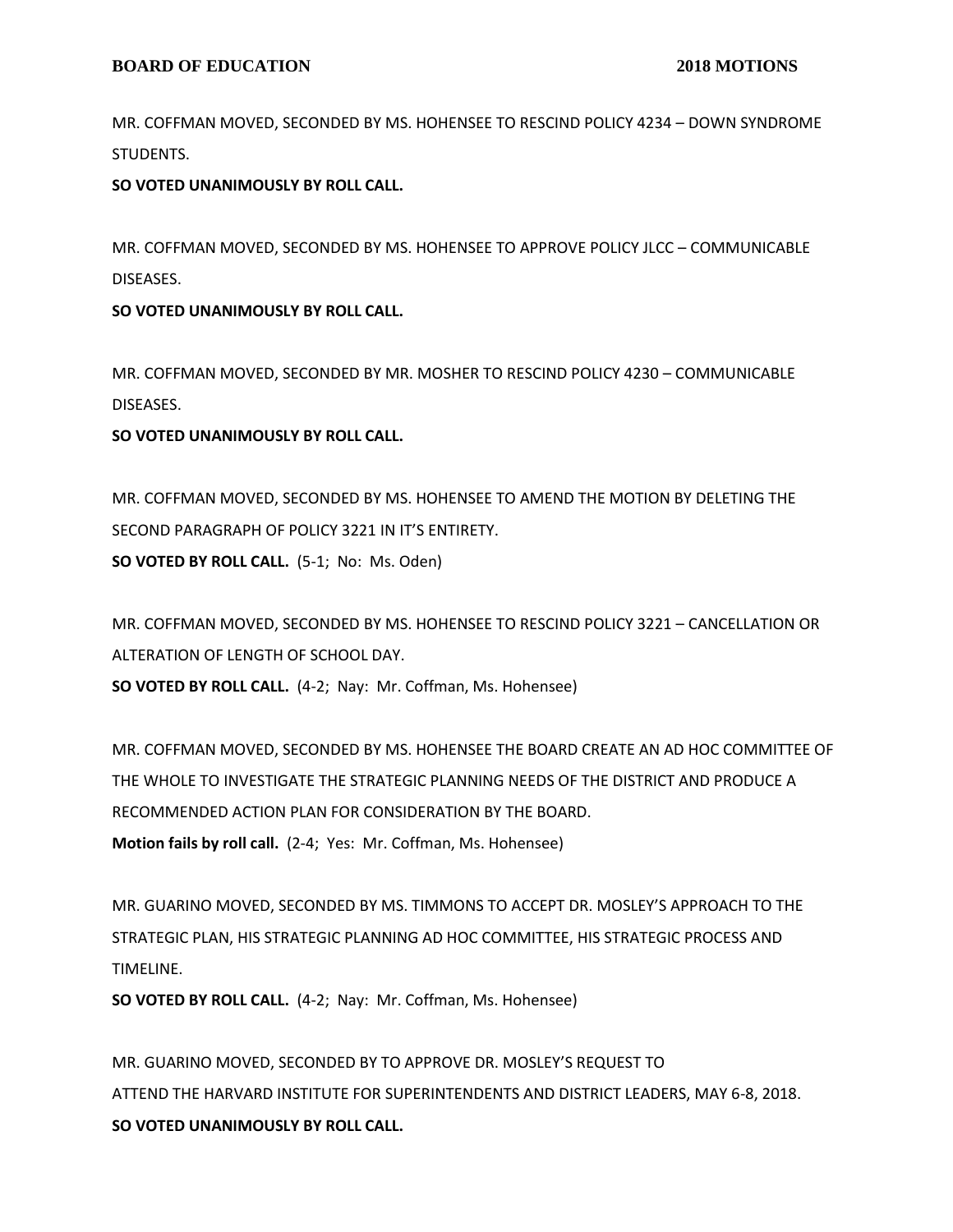MS. ODEN MOVED, SECONDED BY MS. TIMMONS TO APPROVE THE NOMINATION OF HEATHER RAYMOND AS CHAIR OF THE POLICY COMMITTEE.

**SO VOTED UNANIMOUSLY BY ROLL CALL.**

## **FEBRUARY 26, 2018**

MR. GUARINO MOVED, SECONDED BY MR. COFFMAN TO APPROVE THE EAGLE SCOUT BUDDY BENCH AND PAVEMENT ART PROJECT AT CHARLOTTE AVENUE ELEMENTARY SCHOOL. **SO VOTED UNANIMOUSLY BY ROLL CALL.**

MR. GUARINO MOVED, SECONDED BY MS. VAN TWUYVER TO APPROVE THE PURCHASE OF PIXELLOT CAMERAS.

# **SO VOTED UNANIMOUSLY BY ROLL CALL.**

MR. GUARINO MOVED, SECONDED BY MS. VAN TWUYVER TO APPROVE THE PURCHASE OF 300 CHROMEBOOKS FOR THE SPED DEPARTMENT, FROM IT INSIDERS AT A COST OF \$67,185 TO COME FROM THE IDEA GRANT.

# **SO VOTED UNANIMOUSLY BY ROLL CALL.**

MR. GUARINO MOVED, SECONDED BY MS. HOHENSEE TO APPROVE THE ISSUE OF RFB'S TO ALL 8 ORIGINAL FIRMS INTERESTED IN THE ENERGY PERFORMANCE CONTRACTING BID FOR THE HIGH SCHOOLS.

# **SO VOTED UNANIMOUSLY BY ROLL CALL.**

MR. GUARINO MOVED, SECONDED BY MR. MOSHER TO APPROVE TO HAVE MR. SMITH ISSUE TWO RFP'S; ONE FOR SOLAR FARM, AND THE OTHER FOR OPTIONS ASSOCIATED, FOR LEASED AND OWNED SOLAR PANELS.

# **SO VOTED UNANIMOUSLY BY ROLL CALL.**

MR. GUARINO MOVED, SECONDED BY MS. HOHENSEE TO ACCEPT AND PLACE ON FILE THE SPECIAL REVENUE AUDIT FOR SCHOOL ACTIVITY FUNDS FOR FY ENDING JUNE 30, 2017. **SO VOTED UNANIMOUSLY BY ROLL CALL.**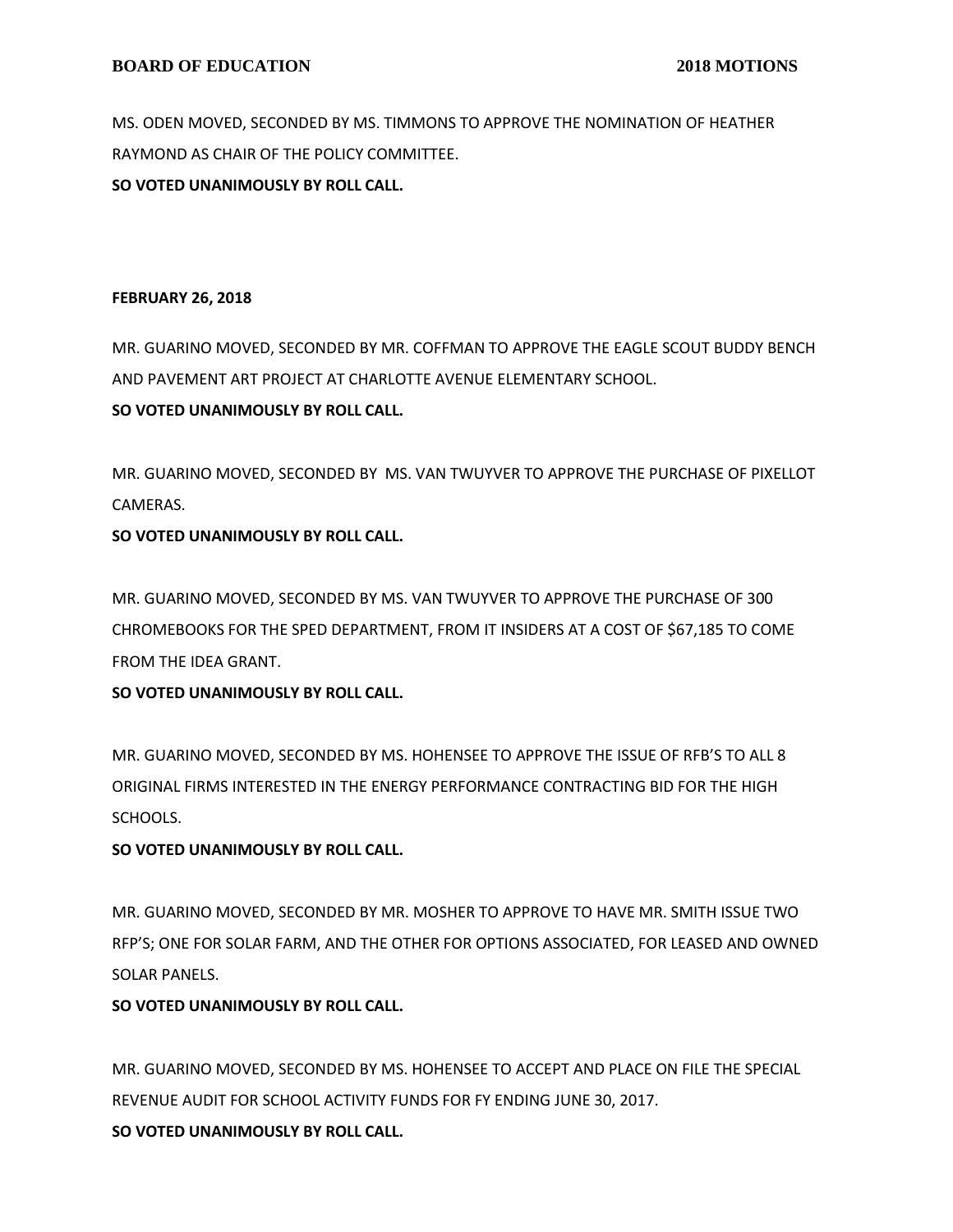MS. VAN TWUYVER MOVED, SECONDED BY MS. ODEN TO ACCEPT THE PERSONNEL RECOMMENDATIONS DATED FEBRUARY 26, 2018 AS PRESENTED.

## **SO VOTED UNANIMOUSLY BY ROLL CALL.**

MS. HOHENSEE MOVED, SECONDED BY MR. COFFMAN TO INVITE THE SCHOOL DISTRICT GOVERNANCE ASSOCIATION OF NH (SDGANH) TO COME TO THE BOARD TO MAKE A PRESENTATION, TO PROVIDE SOME BALANCE.

**Motion fails by roll call.** (2-5; Yes: Ms. Hohensee, Mr. Coffman)

MR. GUARINO MOVED, SECONDED BY MS. HOHENSEE THAT THE DISTRICT NO LONGER PROCEED WITH THE PRIVATIZATION OF CUSTODIAL SERVICES. **SO VOTED BY ROLL CALL.** (6-1; Nay: Ms. Van Twuyver)

# **FEBRUARY 12, 2018**

MS. RAYMOND MOVED, SECONDED BY MR. COFFMAN TO AMEND THE MOTION BY ADDING: "IN THE MEANTIME, ADMINISTRATION CAN CONTINUE TO EDUCATE STAFF ABOUT THIS PROTOCOL. **SO VOTED BY ROLL CALL.** (7-1; Nay: Mr. Mosher)

MR. COFFMAN MOVED, SECONDED BY MS. VAN TWUYVER TO REFER THE RETURN TO LEARN PROTOCOL PROCEDURE TO THE POLICY COMMITTEE AND RETURN TO THE BOARD NO LATER THAN THE END OF MARCH 2018; AND IN THE MEANTIME, ADMINISTRATION CAN CONTINUE TO EDUCATE STAFF ABOUT THIS PROTOCOL.

# **SO VOTED UNANIMOUSLY BY ROLL CALL.**

MS. VAN TWUYVER MOVED, SECONDED BY MS. HOHENSEE TO APPROVE POLICY JRA – ACCESS TO STUDENT RECORDS, FERPA, AS AMENDED.

**SO VOTED UNANIMOUSLY BY ROLL CALL VOTE.**

MS. VAN TWUYVER MOVED, SECONDED BY MS. HOHENSEE TO RESCIND POLICY 3440 AND POLICY 3440.1.

**SO VOTED UNANIMOUSLY BY ROLL CALL.**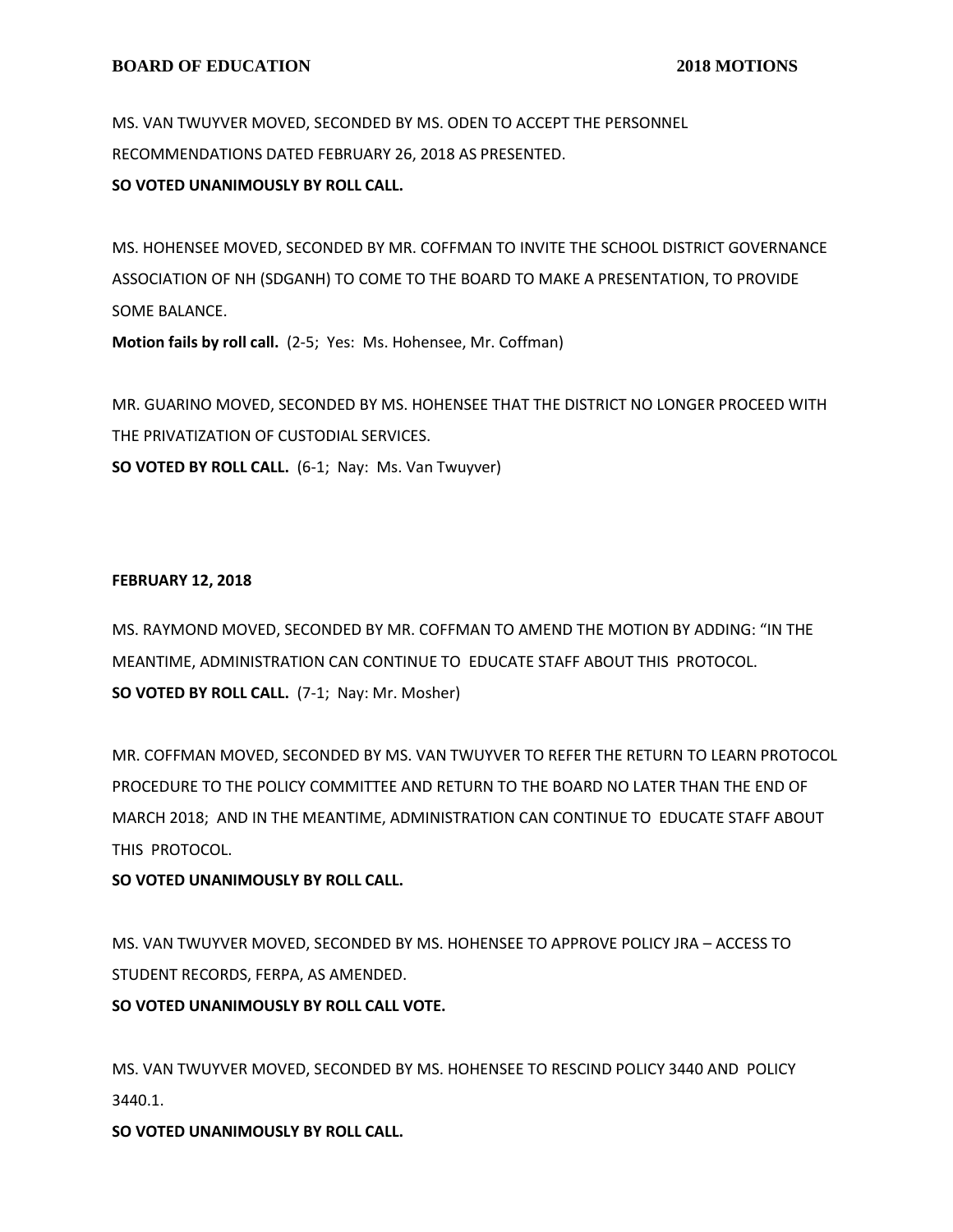MS. VAN TWUYVER MOVED, SECONDED BY MS. TIMMONS THAT THE BOE ASK A REPRESENTATIVE OF THE NHSBA TO COME AND SPEAK TO US ABOUT THE SERVICES AND RESOURCES AVAILABLE TO US FROM THE NHSBA.

#### **SO VOTED UNANIMOUSLY BY ROLL CALL.**

MS. HOHENSEE MOVED, SECONDED BY MS. VAN TWUYVER TO ACCEPT THE NHDOE GRANT TO "PROVIDE SERVICES TO PREPARE STUDENTS FOR NON-TRADITIONAL CAREERS" IN THE AMOUNT OF \$9,870.91.

#### **SO VOTED UNANIMOUSLY BY ROLL CALL VOTE.**

MS. VAN TWUYVER MOVED, SECONDED MS. RAYMOND BY TO SEND THE TOPIC OF TIME LIMITS TO THE POLICY COMMITTEE.

**SO VOTED BY ROLL CALL.** (6-2; Nay: Mr. Coffman, Ms. Hohensee)

#### **JANUARY 29, 2018**

MS. VAN TWUYVER MOVED, SECONDED BY MS. TIMMONS TO APPROVE THE TENTATIVE AGREEMENT BETWEEN THE NASHUA BOARD OF EDUCATION AND THE NASHUA TEACHER'S UNION, DATED SEPTEMBER 1, 2017 – AUGUST 31, 2021. **SO VOTED UNANIMOUSLY BY ROLL CALL**. (7-0; Abstained: Ms. Oden)

MR. GUARINO MOVED, SECONDED BY MS. TIMMONS TO ACCEPT THE \$10,000 DONATION FOR THE NHS NORTH FOOTBALL PROGRAM, AND PLACE IT IN THE ATHLETIC EXPENDABLE TRUST FUND **SO VOTED UNANIMOUSLY BY ROLL CALL.**

MS. TIMMONS MOVED, SECONDED BY MS. VAN TWUYVER TO SUSPEND THE RULES AND APPROVE THE PERSONNEL RECOMMENDATIONS DATED 1-29-18, AS PRESENTED. **SO VOTED UNANIMOUSLY BY ROLL CALL.** (7-0; Mrs. Hohensee Abstained)

MS. HOHENSEE MOVED, SECONDED BY MR. COFFMAN TO ADD 14 MINUTES TO THE END OF THE SCHOOL DAY.

**Motion Fails by roll call**. (3-4; Yes: Mr. Mosher, Mr. Coffman, Ms. Hohensee)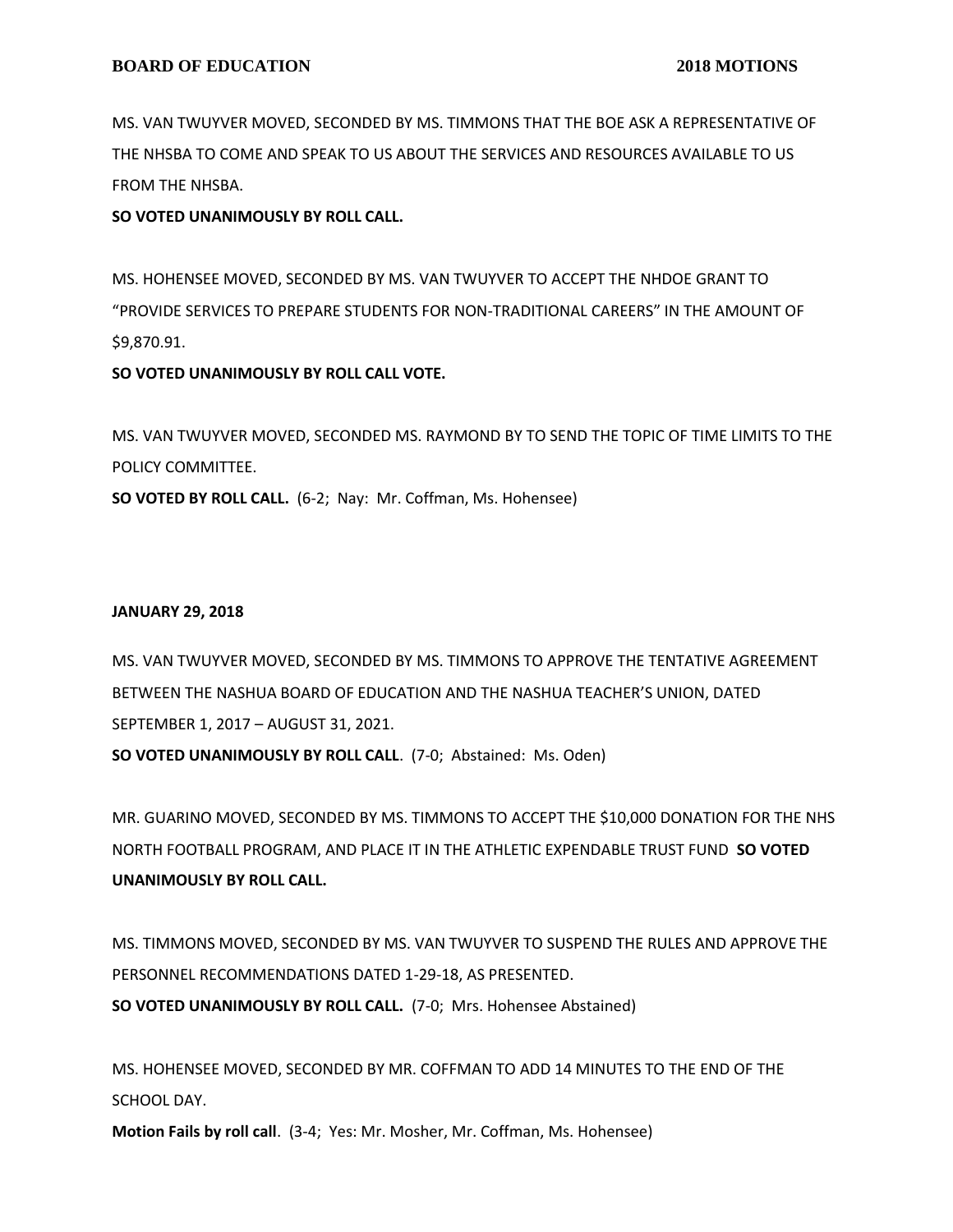MS. TIMMONS MOVED, SECONDED BY MS. RAYMOND TO ADD 7 MINUTES TO THE BEGINNING AND 7 MINUTES TO THE END OF THE SCHOOL DAY, BEGINNING FEBRUARY 5, 2018.

**SO VOTED UNANIMOUSLY BY ROLL CALL.**

MR. COFFMAN MOVED, SECONDED BY MS. HOHENSEE TO APPROVE THE 2018-2019 SCHOOL CALENDAR AS PRESENTED. **SO VOTED UNANIMOUSLY BY ROLL CALL.**

#### **JANUARY 17, 2018**

MR. GUARINO MOVED, SECONDED BY MS. VAN TWUYVER TO TAKE UP THE BUSINESS OF APPROVING THE 2018 BOE COMMITTEE ASSIGNMENTS AS PRESENTED.

**SO VOTED UNANIMOUSLY BY ROLL CALL.**

MS. HOHENSEE MOVED, SECONDED BY MS. VAN TWUYVER TO AMEND THE MOTION, AND CHANGE CO-CHAIR TO VICE-CHAIR. **SO VOTED UNANIMOUSLY BY ROLL CALL.**

MR. COFFMAN MOVED, SECONDED BY MS. VAN TWUYVER TO AMEND THE MOTION BY CHANGING THE CHAIR OF THE POLICY COMMITTEE FROM MR. MOSHER, TO MR. COFFMAN. **Motion Fails by Roll Call Vote.** (2-6; Yes: Mr. Coffman, Ms. Hohensee)

MS. RAYMOND MOVED, SECONDED BY MS. VAN TWUYVER TO APPROVE THE 2018 COMMITTEE ASSIGNMENTS AS AMENDED. **SO VOTED BY ROLL CALL.** (7-1; Nay: Mr. Coffman)

MR. GUARINO MOVED TO HAVE MS. TIMMONS AS THE MEMBER FOR THE DIRECTOR NEGOTIATIONS, WITH MR. COFFMAN AS ALTERNATE. **Motion Failed due to lack of a second.**

MS. HOHENSEE MOVED, SECONDED BY MR. COFFMAN TO HAVE MS. TIMMONS, MS. HOHENSEE AND MR. COFFMAN MEMBERS ON THE DIRECTORS NEGOTIATING COMMITTEE. **Motion Fails by Roll Call Vote.** (3-5; Yes: Mr. Coffman, Ms. Hohensee, Ms. Van Twuyver)